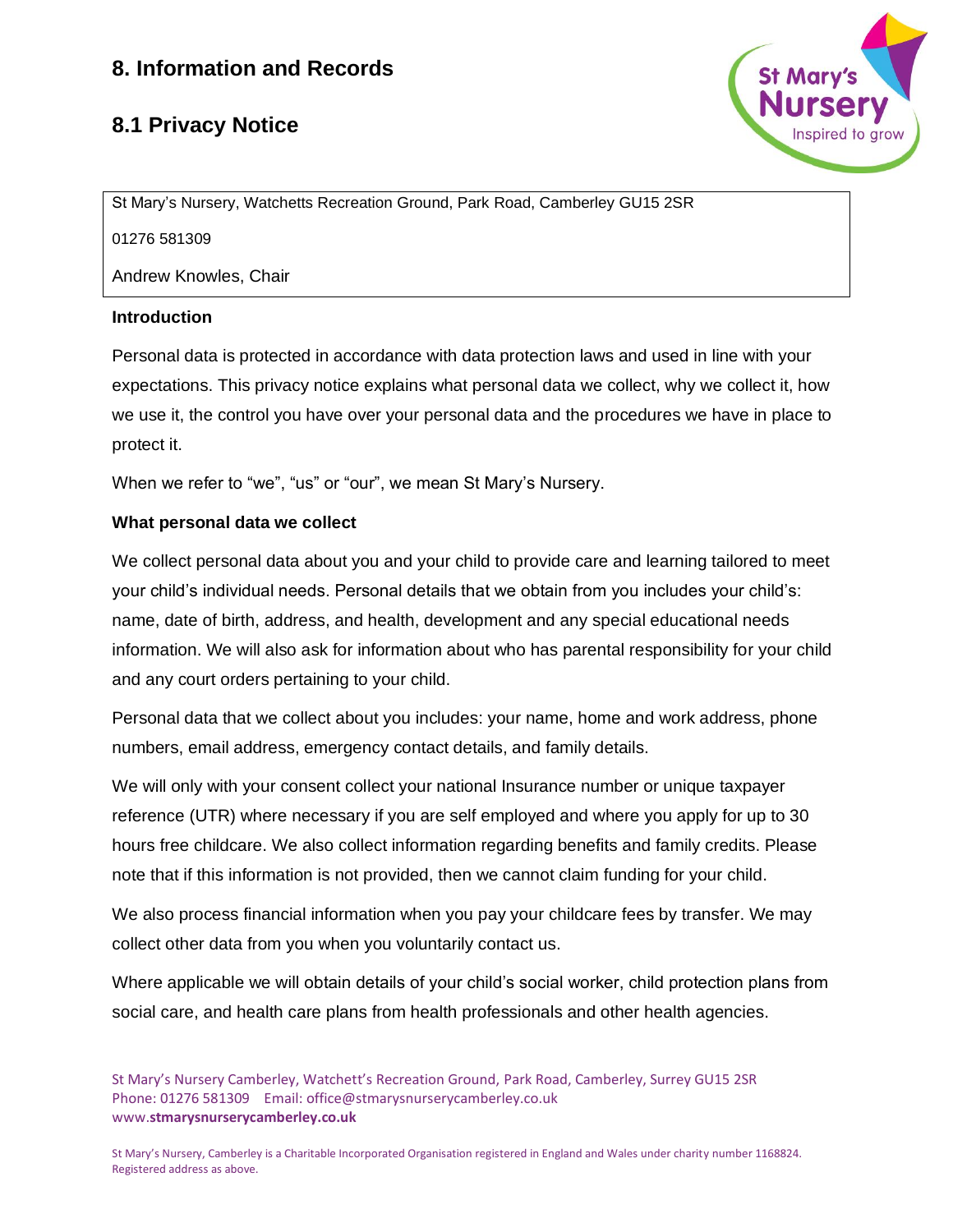

We may collect this information in a variety of ways. For example, data will be collected from you directly in the registration form; from identity documents; from correspondence with you; or from health and other professionals.

#### **Why we collect personal data and the legal basis for handling your data**

We use personal data about you and your child in order to provide childcare services and to fulfil the contractual arrangement you have entered into. This includes using your data in the following ways:

- to support your child's wellbeing and development
- to effectively manage any special education, health or medical needs of your child whilst at the setting
- **•** to carry out regular assessment of your child's progress and to identify any areas of concern
- to maintain relevant contact about your child's wellbeing and development
- to contact you in the case of an emergency
- to process your claim for free childcare, if applicable
- to enable us to respond to any questions you ask
- to keep you updated about information which forms part of your contract with us
- to notify you of service changes or issues
- to send you our e-newsletter, if you have subscribed to it

#### **With your consent, we would also like to:**

- collect your child's ethnicity and religion data for monitoring purposes
- record your child's activities for their individual learning journal (this will often include photographs and videos of children during play)

St Mary's Nursery Camberley, Watchett's Recreation Ground, Park Road, Camberley, Surrey GU15 2SR Phone: 01276 581309 Email: office@stmarysnurserycamberley.co.uk www.**stmarysnurserycamberley.co.uk**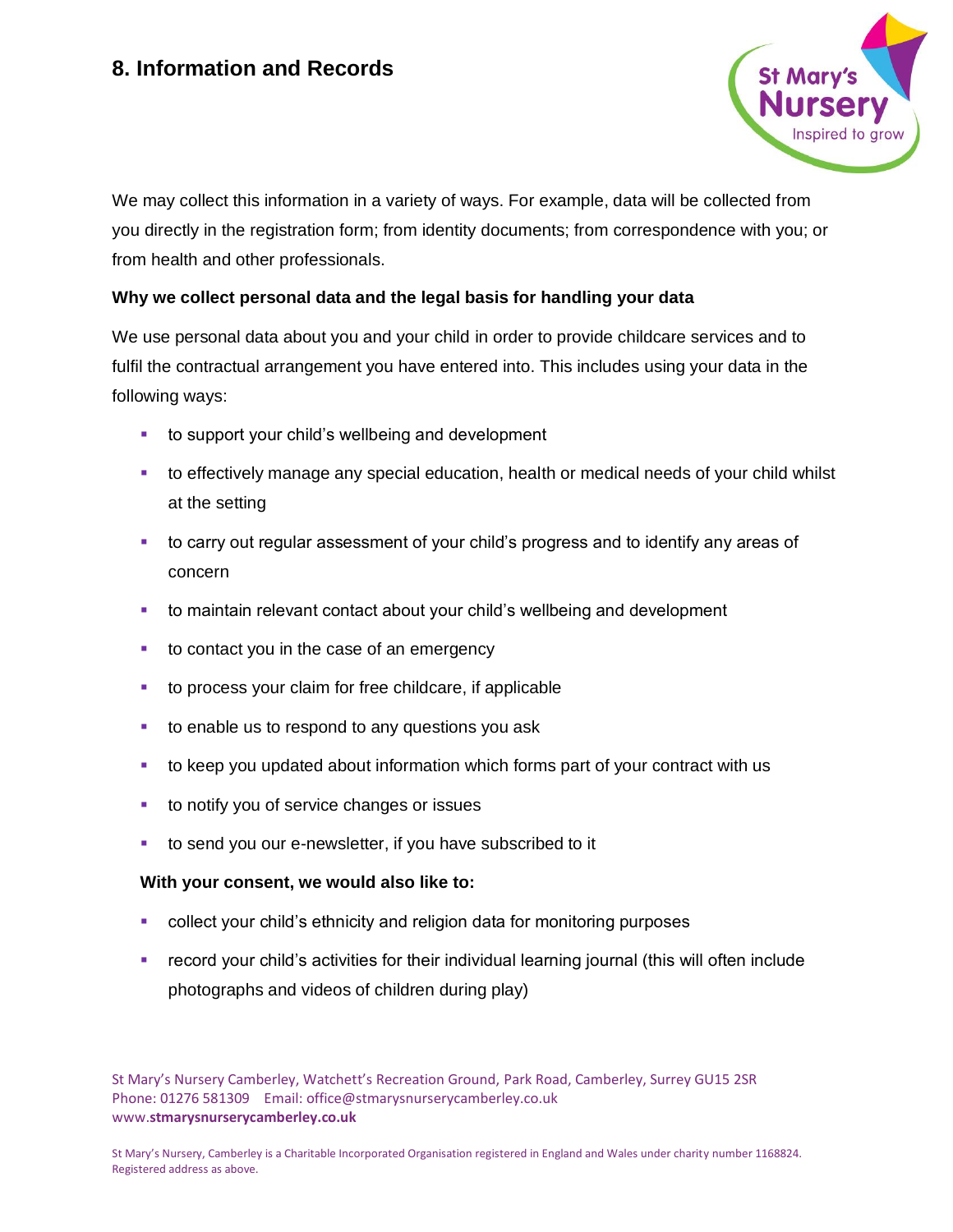

- sign you up for our free parent e-newsletter which provides resources and useful information for parents
- transfer your child's records to the receiving school when s/he transfers

If we wish to use any images of your child for training, publicity or marketing purposes we will seek your written consent for each image we wish to use. You are able to withdraw your consent at any time, for images being taken of your child and/or for the transfer of records to the receiving school, by confirming so in writing to the setting. You can also unsubscribe from receiving our parent e-newsletter by notifying the setting.

We have a legal obligation to process safeguarding related data about your child should we have concerns about her/his welfare.

## **Who we share your data with**

As a registered childcare provider in order to deliver childcare services it is necessary for us to share data about you and/or your child with the following categories of recipients:

- **Ofsted, when there has been a complaint about the childcare service or during an** inspection
- the local authority, if you claim up to 30 hours free child care
- the governments eligibility checker as above, if applicable
- our insurance underwriter, where applicable
- an email newsletter service, where you have given consent to receive our e-newsletter

## **We will also share your data:**

- if we are legally required to do so, for example, by a law enforcement agency, court
- to enforce or apply the terms and conditions of your contract with us
- to protect your child and other children; for example, by sharing information with medical services, social services or the police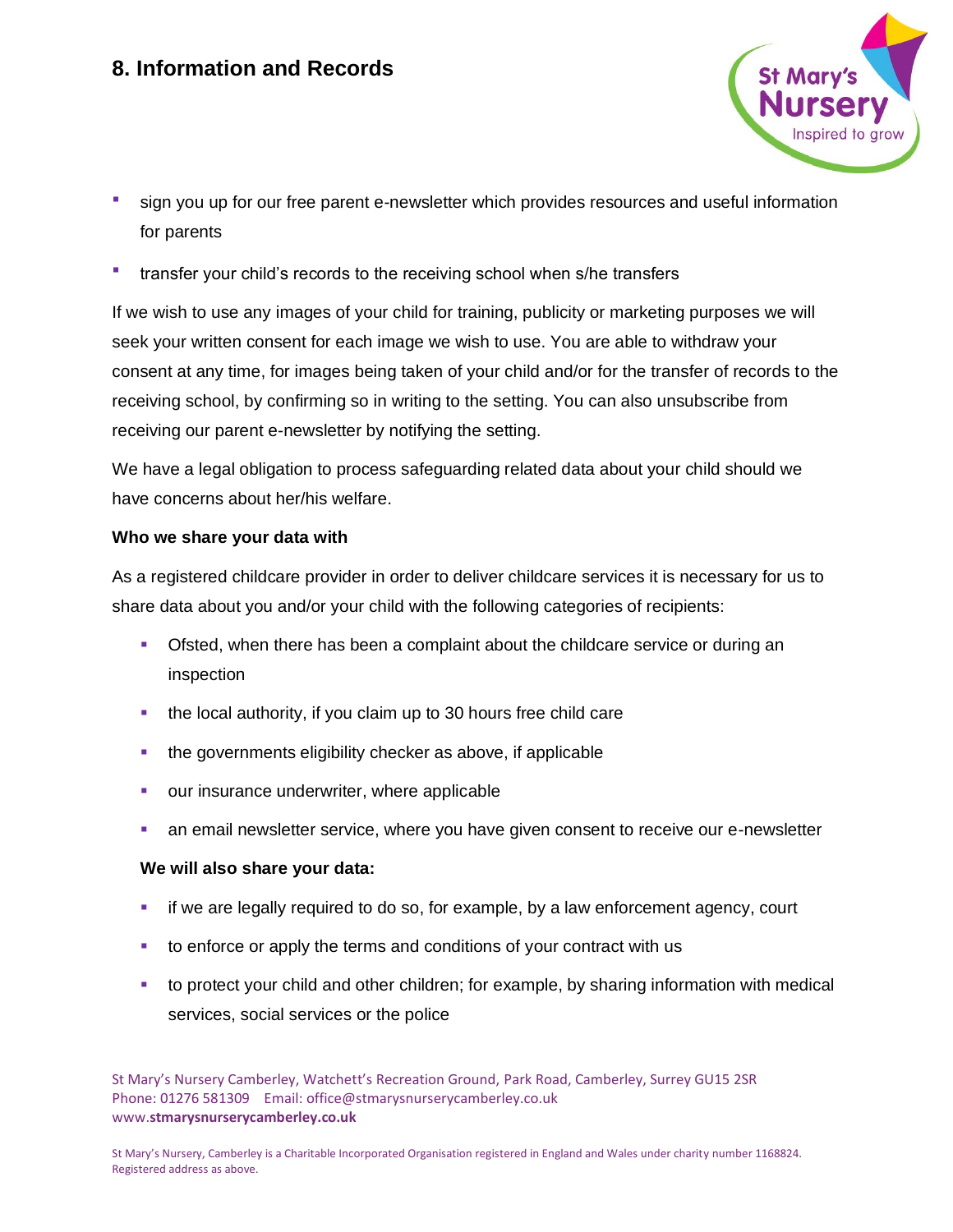

- if it is necessary to protect our rights, property or safety or to protect the rights, property or safety of others
- with the school that your child will be attending, when s/he transfers, if applicable
- **•** if we transfer the management of the setting out or take over any other organisation or part of it, in which case we may disclose your personal data to the prospective seller or buyer so that they may continue using it in the same way

Our nursery management and communication software provider may be able to access your personal data when carrying out maintenance task and software updates on our behalf. However, we have a written agreement in place which place this company under a duty of confidentiality.

We will never share your data with any organisation to use for their own purposes.

## **How do we protect your data?**

We take the security of your personal data seriously. We have internal policies and strict controls in place to try to ensure that your data is not lost, accidentally destroyed, misused or disclosed and to prevent unauthorised access.

Where we engage third parties to process personal data on our behalf, they are under a duty of confidentiality and are obliged to implement appropriate technical and organisational measures to ensure the security of data.

#### **Where do we store your data?**

All data you provide to us is stored on secure computers or servers located within the UK or European Economic Area. We may also store paper records in locked filing cabinets.

Our third party data processors will also store your data on secure servers which may be situated inside or outside the European Economic Area. They may also store data in paper files.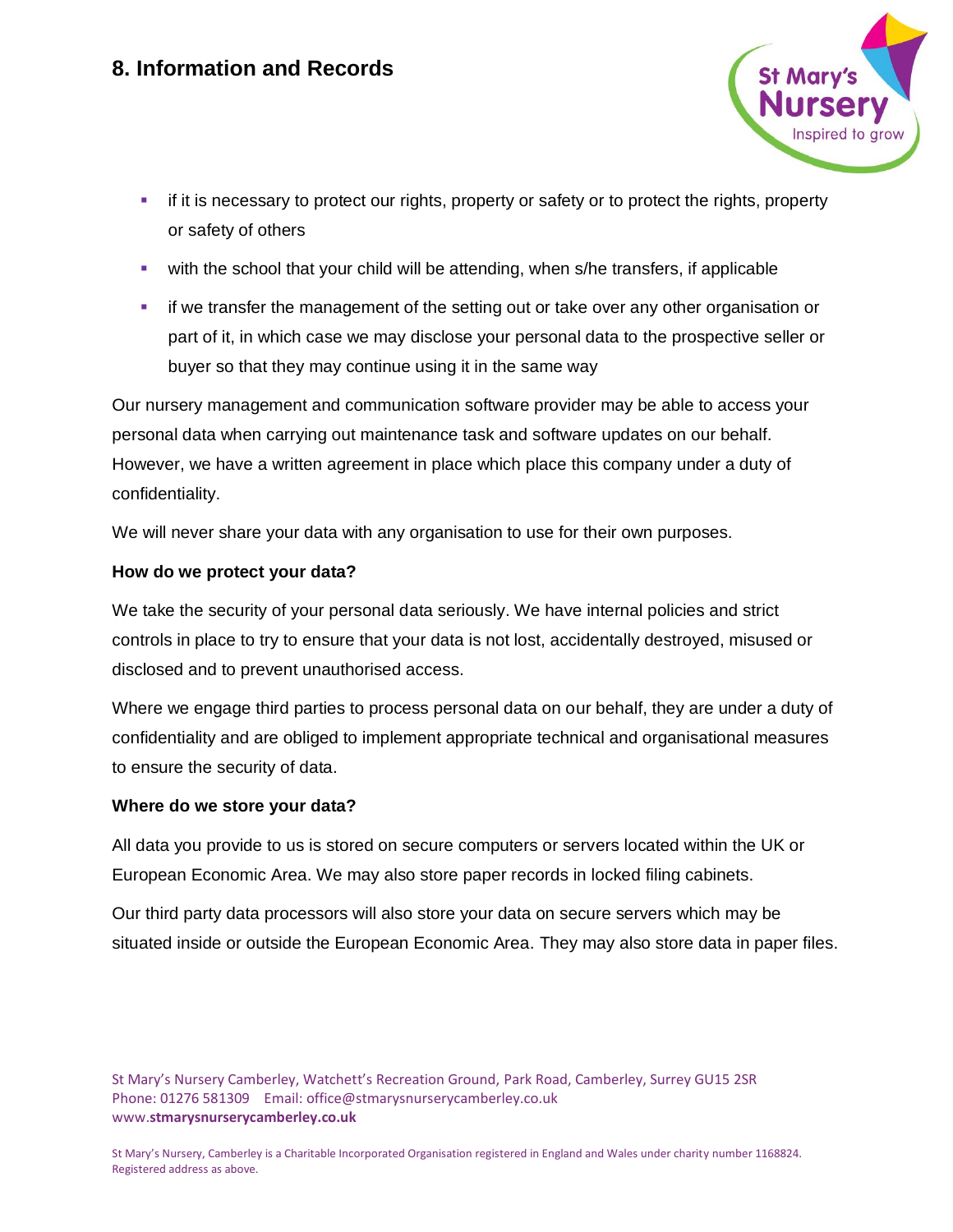

## **How long do we retain your data?**

We retain your data in line with our retention policy a summary is below:

- You and your child's data, including registers are retained 3 years after your child no longer uses the setting, or until our next Ofsted inspection after your child leaves our setting.
- Medication records and accident records are kept for longer according to legal requirements.
- **EXECT** Learning journeys are maintained by the setting and available at your request when your child leaves. Records are kept and archived in line with our data retention policy.
- **In some cases (child protection or other support service referrals), we may need to keep** your data longer, only if it is necessary in order to comply with legal requirements. We will only keep your data for as long as is necessary to fulfil the purposes it was collected for and in line with data protection laws.

## **Your rights with respect to your data**

- As a data subject, you have a number of rights. You can:
- request to access, amend or correct the personal data we hold about you and/or your child
- **•** request that we delete or stop processing your and/or your child's personal data, for example where the data is no longer necessary for the purposes of processing or where you wish to withdraw consent
- **EXED** request that we transfer your and your child's personal data to another person
- **.** If you wish to exercise any of these rights at any time please contact the manager at the setting by email, telephone or when you attend the setting.

#### **How to ask questions about this notice**

If you have any questions, comments or concerns about any aspect of this notice or how we handle your data please contact the manager at the setting.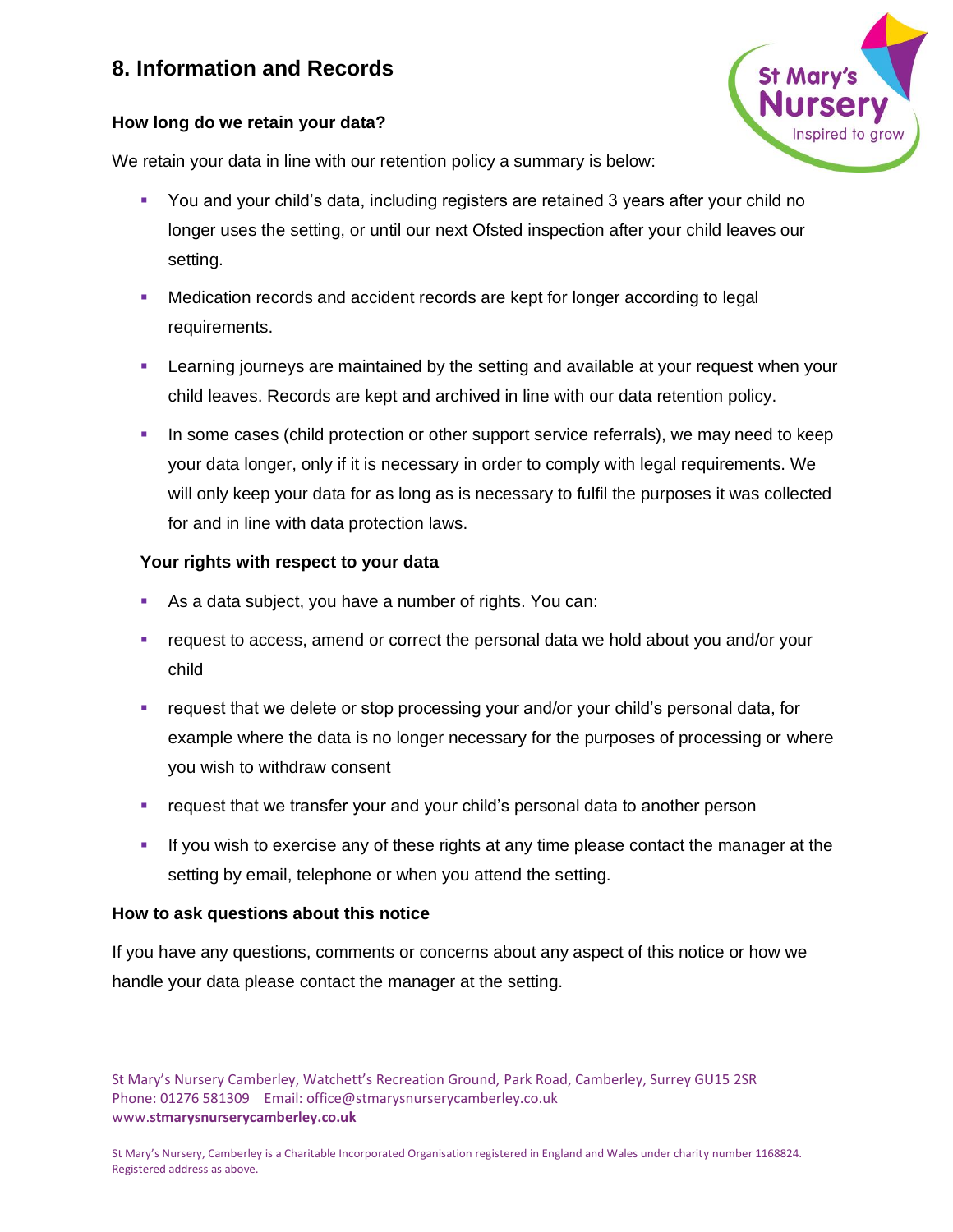#### **How to contact the Information Commissioner Office (ICO)**

If the manager is not able to address your concern, please contact Andrew Knowles, Chair.

If you are concerned about the way your data is handled and remain dissatisfied after raising your concern, you have the right to complain to the Information Commissioner Office (ICO). The ICO can be contacted at Information Commissioner's Office, Wycliffe House, Water Lane, Wilmslow, Cheshire, SK9 5AF or https://ico.org.uk/.

St Mary

Inspired to grov

#### **Changes to this notice**

We keep this notice under regular review. Any changes to this notice will be shared with you so that you may be aware of how we use your data at all times.

| This Policy was adopted by       | St Mary's Nursery,             | (name of  |
|----------------------------------|--------------------------------|-----------|
|                                  | Camberley,                     | provider) |
| Last reviewed On                 | 1 <sup>st</sup> September 2021 | (date)    |
| Date to be reviewed              | 1 <sup>st</sup> September 2022 | (date)    |
| Signed on behalf of the provider |                                |           |
| Name of signatory                | <b>Andrew Knowles</b>          |           |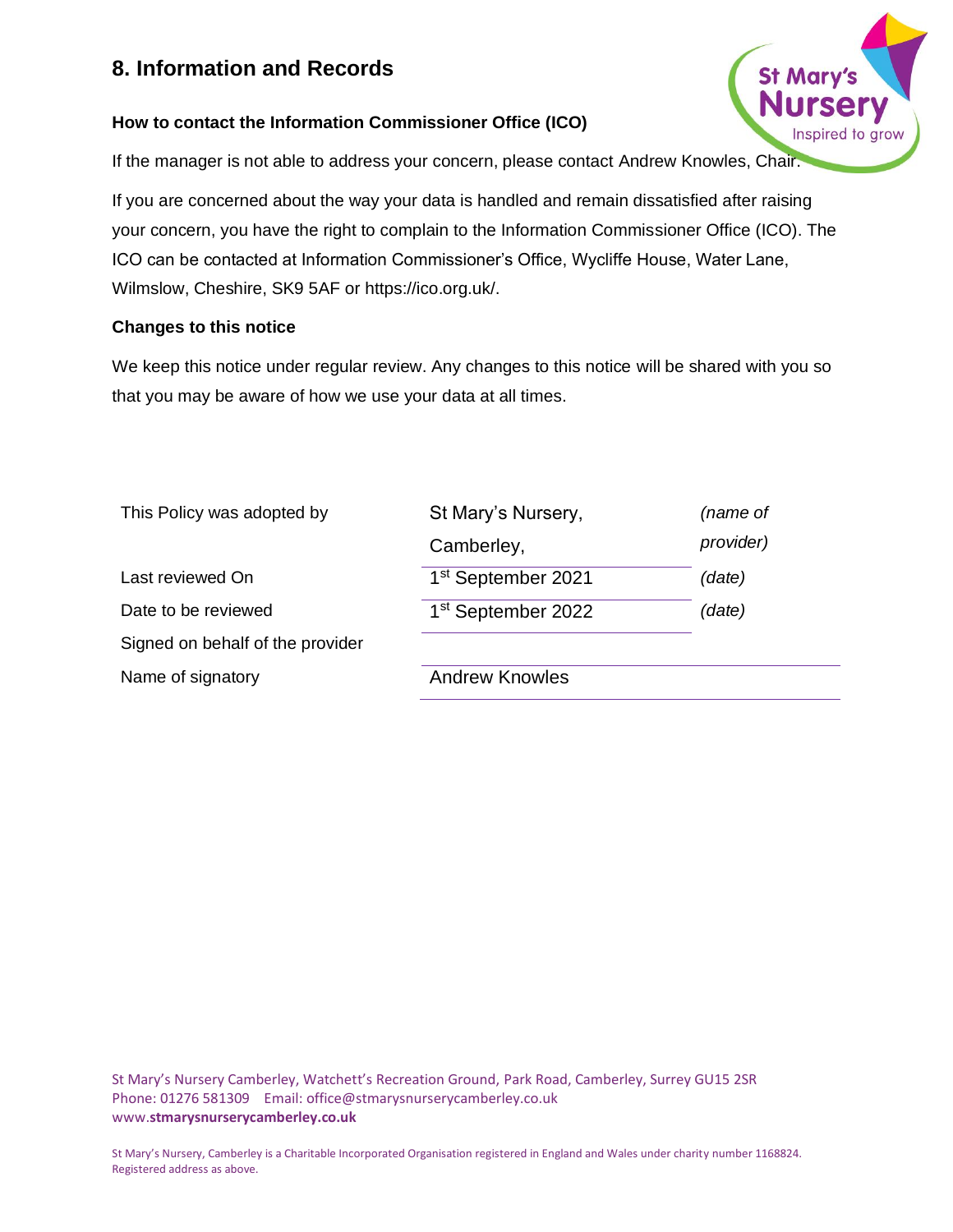## **8.2 Admissions**

#### **Policy statement**



It is our intention to make our setting accessible to children and families from all sections of the local community. We aim to ensure that all sections of our community have access to the setting through open, fair and clearly communicated procedures.

## **Procedures**

- We ensure that the existence of our setting is widely advertised in places accessible to all sections of the community.
- We ensure that information about our setting is accessible, using simple plain English, in written and spoken form and, where appropriate, provided in different community languages and in other formats on request.
- We arrange our waiting list on a first come first served basis. In addition, our policy may take into account:
	- the age of the child, with priority given to children who are eligible for the free entitlement – including eligible two year old children;
	- the length of time on the waiting list;
	- **the vicinity of the home to the setting;**
	- whether any siblings already attend the setting; and
	- the capacity of the setting to meet the individual needs of the child.
- We offer funded places in accordance with the Code of Practice including appropriate staffing arrangements and any local conditions in place at the time.
- Our setting and its practices are welcoming and make it clear that fathers, mothers, other relations and carers are all welcome.
- Our setting and its practices operate in a way that encourages positive regard for and understanding of difference and ability - whether gender, family structure, class, background, religion, ethnicity or competence in spoken English.
- We support children and/or parents with disabilities to take full part in all activities within our setting.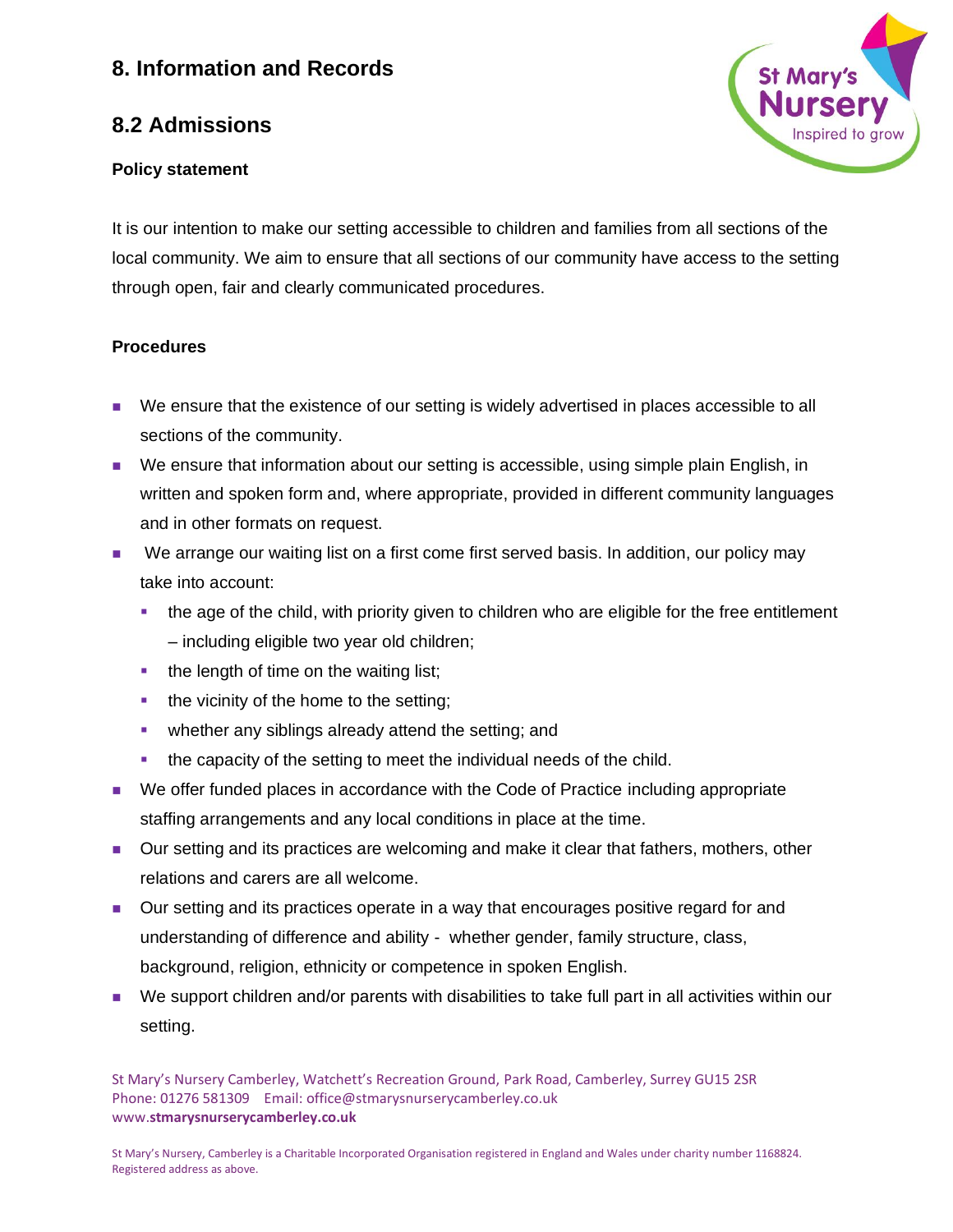- 
- We monitor the needs and background of children joining our setting on the Registration Form, to ensure that no accidental or unintentional discrimination is taking place.
- We share and widely promote our Valuing Diversity and Promoting Equality Policy.
- We consult with families about the opening times of our setting to ensure that we accommodate a broad range of families' needs.
- We are flexible about attendance patterns to accommodate the needs of individual children and families, providing these do not disrupt the pattern of continuity in the setting that provides stability for all the children.
- Failure to comply with the terms and conditions may ultimately result in the provision of a place being withdrawn.

## **Children with SEND**

- **The manager must seek to determine an accurate assessment of a child's needs at** registration. If the child's needs cannot be met from within the setting's core budget, then an application for SEN inclusion funding must be made immediately.
- Children with identified SEND must be offered a place when one becomes available as with any other child. However, the start date for children with more complex SEND will be determined by the preparations made to ensure the child's safety, well-being and accessibility in the setting. If a child's needs determine that adjustments need to be made, the manager must outline a realistic timeframe for completion, detailing the nature of adjustments e.g. risk assessment, staff training, health care plan and all other adjustments required. The child's safety at all times is paramount.
- **EXECT At the time of registration, the manager must check to see if a child's family is in receipt** of Disability Living Allowance**,** if so, the manager must ask for evidence to enable them to claim the Disability Access Fund directly from the local authority. If the family is eligible but not in receipt of the allowance, the setting manager will support the family in their application. More information can be found at [www.gov.uk/disability-living](http://www.gov.uk/disability-living-allowance-children/how-to-claim)[allowance-children/how-to-claim.](http://www.gov.uk/disability-living-allowance-children/how-to-claim)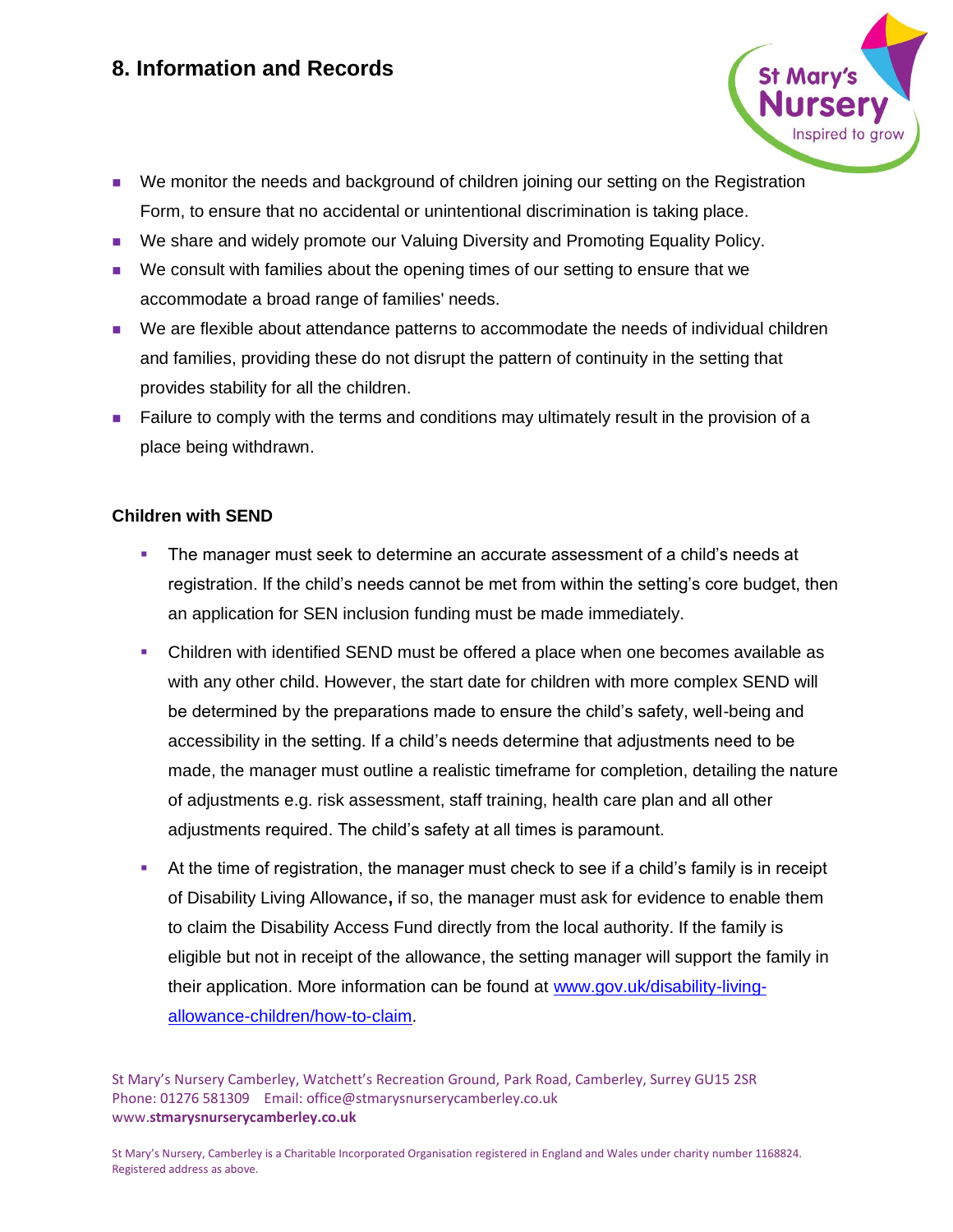**• Preparation for admitting a child with SEND must be made in a reasonable amount of** time and any delay in the child starting is scrutinised by the setting manager to avoid discrimination and negative impact on the child and family. During a preparation period the family and relevant agencies and the local authority must be regularly updated on the progress of the preparations.

#### **Safeguarding/child protection**

If information is provided by the parents that a child who is starting at the setting is currently, or has had involvement with social care, the designated person will contact the agency to seek further clarification.

Parents are advised on how to access the setting's policies and procedures.

#### **Further guidance**

Early Years Entitlements: Operational guidance for local authorities and providers (DfE 2018) [https://assets.publishing.service.gov.uk/government/uploads/system/uploads/attachment\\_data/fi](https://assets.publishing.service.gov.uk/government/uploads/system/uploads/attachment_data/file/718181/Early_years_entitlements-operational_guidance.pdf) [le/718181/Early\\_years\\_entitlements-operational\\_guidance.pdf](https://assets.publishing.service.gov.uk/government/uploads/system/uploads/attachment_data/file/718181/Early_years_entitlements-operational_guidance.pdf)

| This Policy was adopted by              | St Mary's Nursery,<br>Camberley, | (name of<br>provider) |
|-----------------------------------------|----------------------------------|-----------------------|
| Last reviewed On                        | 1 <sup>st</sup> September 2021   | (date)                |
| Date to be reviewed                     | 1 <sup>st</sup> September 2022   | (date)                |
| Signed on behalf of the provider        |                                  |                       |
| Name of signatory                       | <b>Andrew Knowles</b>            |                       |
| Role of signatory (e.g. chair, director | Chairperson                      |                       |
| or owner)                               |                                  |                       |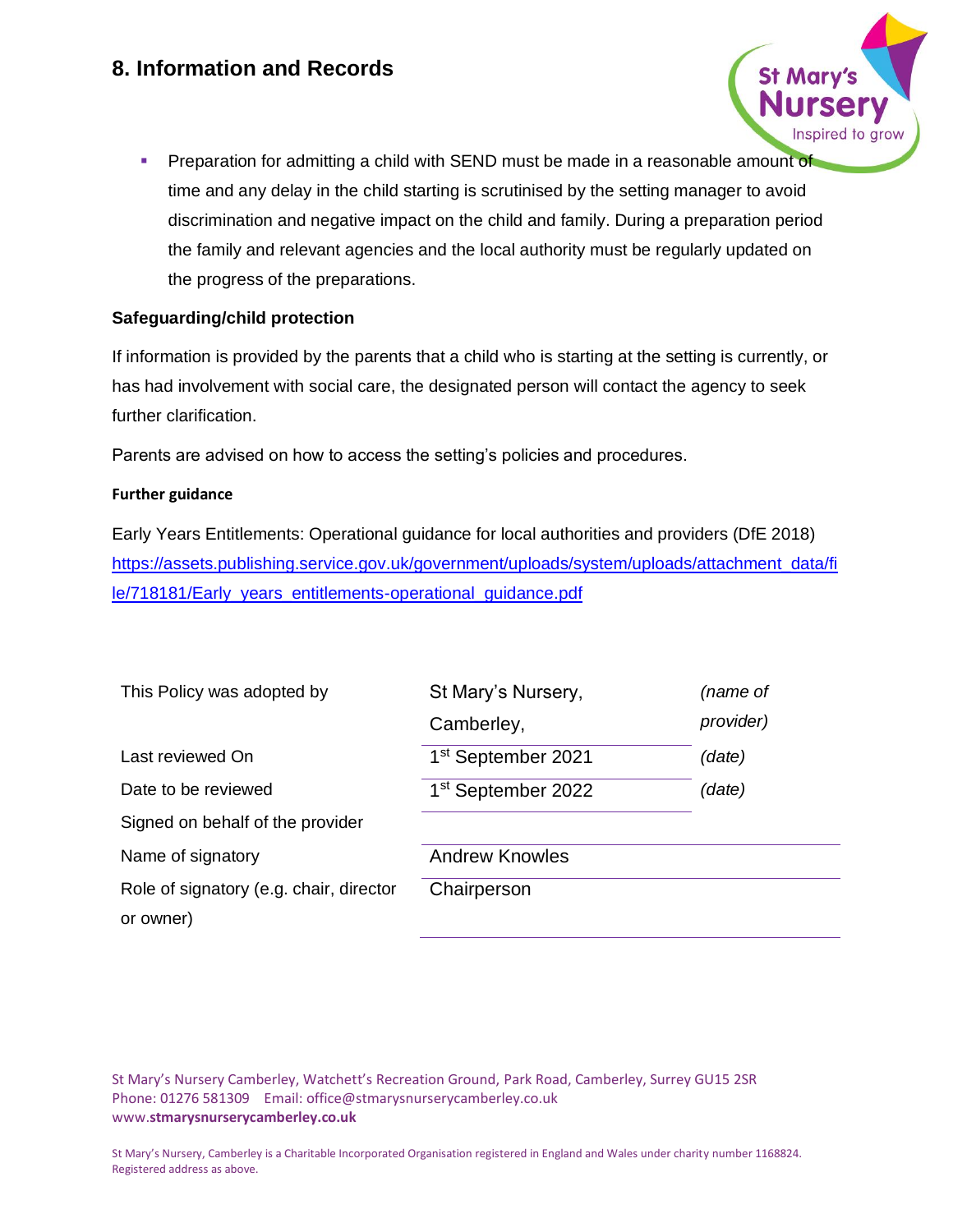

# **8.3 Working in partnership with parents and other agencies**

## **Aim**

We actively promote partnership with parents and recognise the importance of working in partnership with other agencies to promote the well-being of children and their families. This includes signposting parents to support as appropriate.

## *Objectives*

- We believe that parents are children's first and most enduring educators and our practice aims to involve and consult parents on all aspects of their child's well-being.
- We also recognise the important role parents must play in the day-to-day organisation of the provision.
- We consider parents views and expectations and will give the opportunity to be involved in the following ways:
	- sharing information about their child's needs, likes, achievements and interests
	- <sup>■</sup> settling in their child to the agreed plan according our settling in procedures
	- **taking part in children's activities and outings**
	- contributing with ideas or resources as appropriate to enhance the curriculum of the setting
	- taking part in early learning projects, sharing with practitioners knowledge and insights about their child's learning
	- contributing to assessment with information, photos and stories that illustrate how their child is learning within the home environment, taking part in day-to-day family activities
	- taking part in discussion groups
	- taking part in planning, preparing, or simply participating in social activities organised within the setting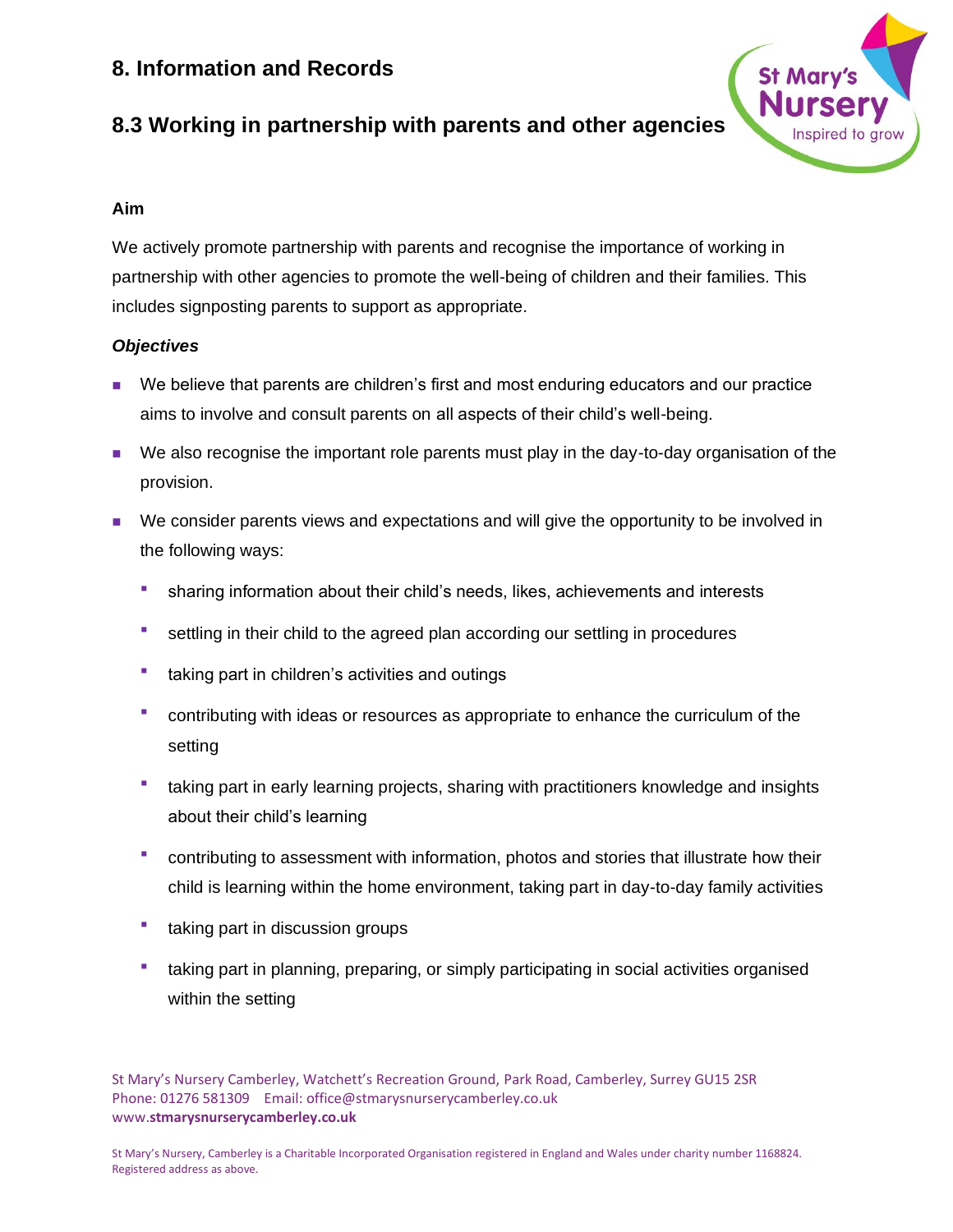- taking part in a parent forum to encourage the democratic participation of parents in discussions about the day-to-day organisation of the setting, consulting about new developments and other matters as they arise
- **•** involvement in the review of policies and procedures
- Ofsted and setting contact details are displayed on the parent notice board for parents who have a complaint that cannot be resolved with the setting manager in the first instance, or where a parent is concerned that the EYFS standards are not being maintained

#### **Partnership and signposting to other agencies**

- We are committed to ensuring effective partnership with other agencies including:
	- local authority early years services about the EYFS, training and staff development
	- local programmes regarding delivering children's centres or the childcare element of children's centres
	- social welfare departments regarding children in need and children who need safeguarding or for whom a child protection plan is in place
	- child development networks and health professionals to support children with disabilities and special needs
	- local community organisations and other childcare providers
	- Ofsted and setting contact details are made available to other agencies who have a complaint that cannot be resolved with the Setting Manager in the first instance, or where a parent is concerned that the EYFS welfare standards are not being maintained.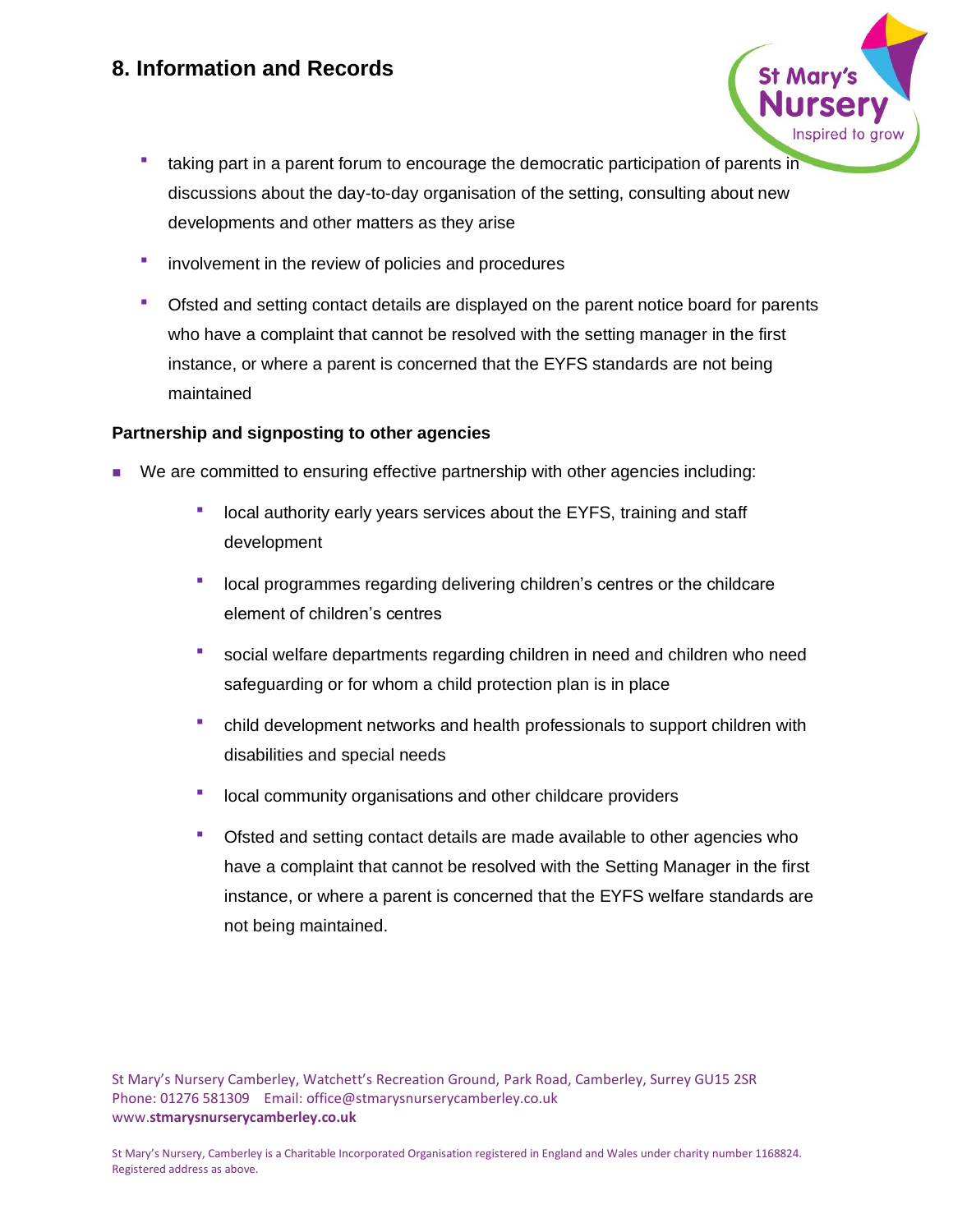#### **Legal references**

Childcare Act 2006

Education Act 2011



| This Policy was adopted by              | St Mary's Nursery,             | (name of  |
|-----------------------------------------|--------------------------------|-----------|
|                                         | Camberley,                     | provider) |
| Last reviewed On                        | 1 <sup>st</sup> September 2021 | (date)    |
| Date to be reviewed                     | 1 <sup>st</sup> September 2022 | (date)    |
| Signed on behalf of the provider        |                                |           |
| Name of signatory                       | <b>Andrew Knowles</b>          |           |
| Role of signatory (e.g. chair, director | Chairperson                    |           |
| or owner)                               |                                |           |
|                                         |                                |           |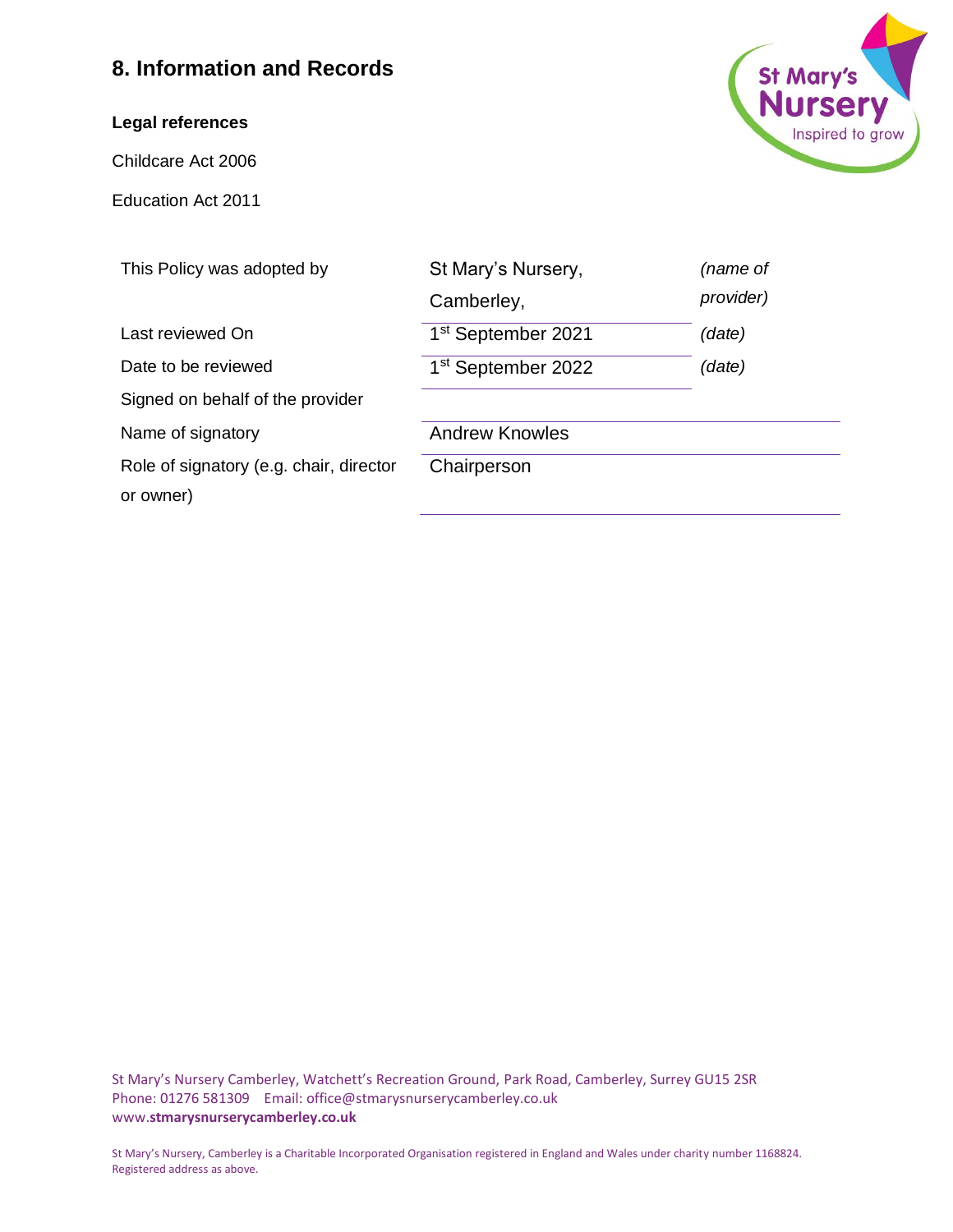# **8.4 Childrens Records**



During the Covid-19 outbreak there may be the need to keep additional records as part of outbreak management. A central record of all confirmed cases of Covid-19 that affect any member of staff or service user is held. This record does not contain personal details about the individual (unless a member of staff).

A record is kept of individual cases of children/families who are self-isolating due to symptoms as per usual record-keeping procedures. In all cases the principles of data protection are maintained.

#### **Principles of data protection: lawful processing of data**

Personal data shall be:

- *a) processed lawfully, fairly and in a transparent manner in relation to the data subject*
- *b) collected for specified, explicit and legitimate purposes and not further processed in a manner that is not compatible for these purposes*
- *c) adequate, relevant and necessary in relation to the purposes for which they are processed*
- *d) accurate, and where necessary, kept up to date; every reasonable step must be taken to ensure that personal data that are inaccurate, having regard to the purpose for which they are processed, are erased or rectified without delay*
- *e) kept in a form which permits identification of data subjects for no longer than is necessary for the purposes for which the personal data are processed*
- *f) processed in a manner that ensures appropriate security of the personal data, including protection against unauthorised or unlawful processing and against accidental loss, destruction or damage, using appropriate technical or organisational measures ("integrity and confidentiality")* Article 5 of the General Data Protection Regulations (2018)

*Practitioners should process data, record and share information in line with the principles above.*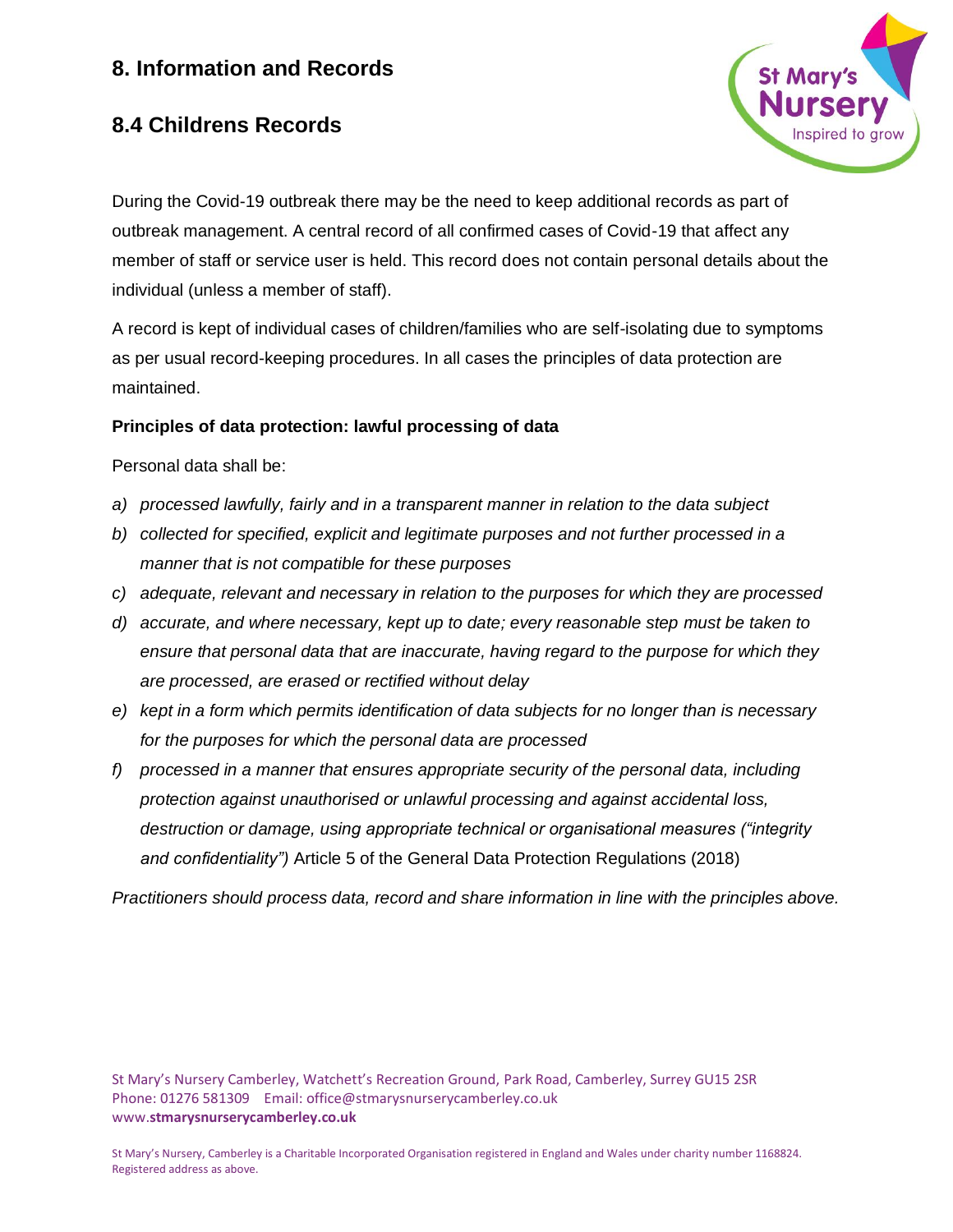#### **General safeguarding recording principles**

- It is vital that all relevant interactions linked to safeguarding children's and individual's welfare are accurately recorded.
- All recordings should be made as soon as possible after the event.
- Recording should be to a good standard and clear enough to enable someone other than the person who wrote it, to fully understand what is being described.
- **EXECORDIMED CAN DETER IN A LOCART CORROR IN A LOCART CORROR** FORCIO CORROR CORROR CORROR FORCIO FOR SUPPOSE REPORTION. IN the Recording can potentially be viewed by a parent/carer or Ofsted inspector, by the successors of the practitioners who record, and may be used in a family Court as relevant evidence to decide whether a child should remain with their biological parents, or be removed to live somewhere else. Recording needs to be fair and accurate, nonjudgemental in tone, descriptive, relevant, and should clearly show what action has been taken to safeguard a child, and reflect decision-making relating to safeguarding.
- Recording should be complete, it should show what the outcome has been, what happened to referrals, why decisions were made to share or not share information, and it should contain summaries and minutes of relevant multi-agency meetings and multiagency communication.
- If injuries or other safeguarding concerns are being described the description must be clear and accurate and should give specific details of the injury observed and where it is located.

#### **The principles of GDPR and effective safeguarding recording practice are upheld**

- Recording is factual and non-judgemental.
- **•** The procedure for retaining and archiving personal data and the retention schedule and subsequent destruction of data is adhered to.
- **Parents/carers and children where appropriate are made aware of what will be recorded** and in what circumstances information is shared, prior to their child starting at the setting. Parents/carers are issued with 07.1a Privacy notice and should give signed, informed consent to recording and information sharing prior to their child attending the setting. If a parent/carer would not expect their information to be shared in any given situation, normally, they should be asked for consent prior to sharing.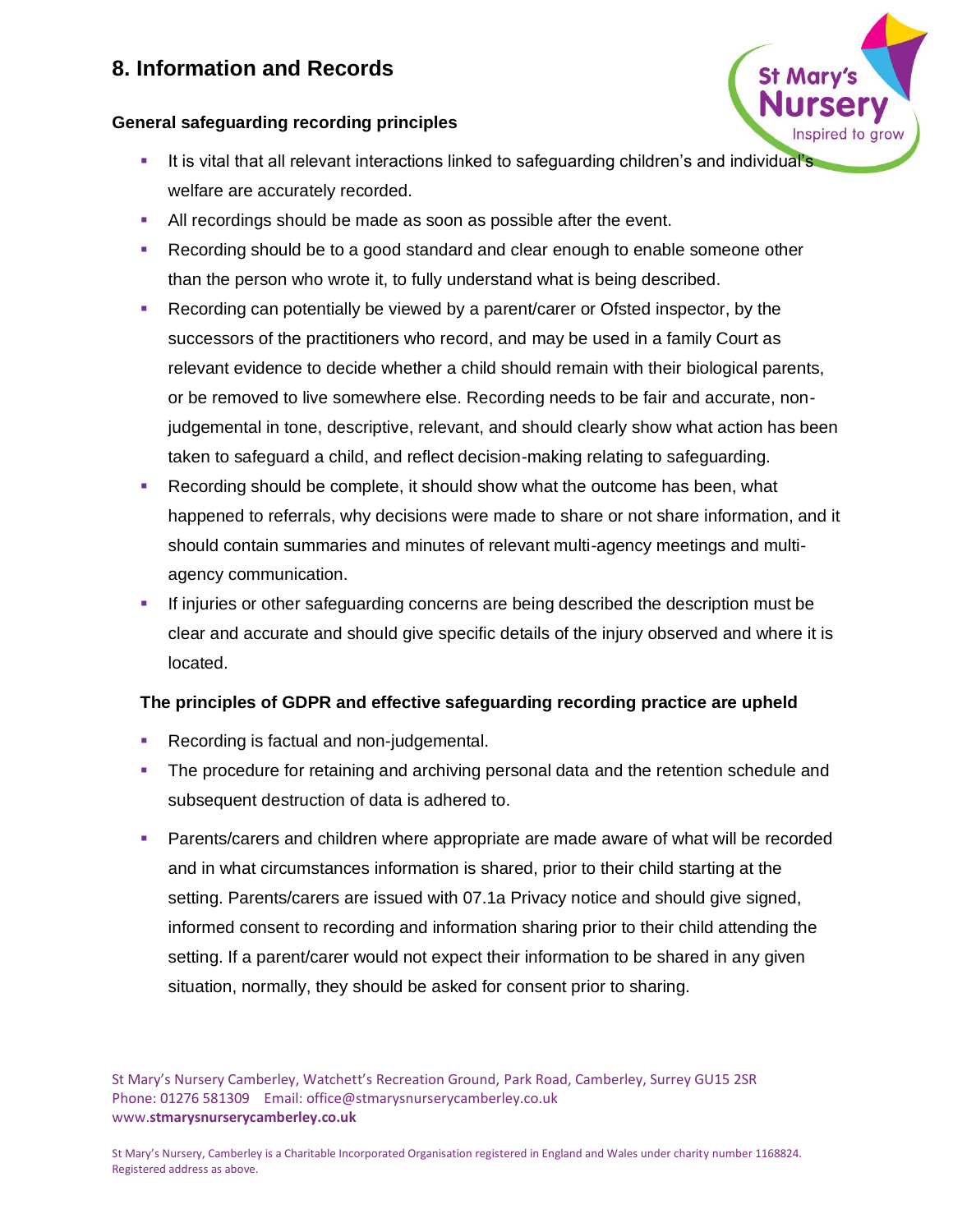- **•** There are circumstances where information is shared without consent to safeguard children. These are detailed below, but in summary, information can be shared without consent if a practitioner is unable to gain consent, cannot reasonably be expected to gain consent, or gaining consent places a child at risk.
- Records can be accessed by and information may be shared with local authority professionals. If there are significant safeguarding or welfare concerns, information may also be shared with a family proceedings Court or the police. Practitioners are aware of information sharing processes and all families should give informed consent to the way the setting will use, store and share information.
- Recording should be completed as soon as possible and within 5 working days as a maximum for safeguarding recording timescales.
- **.** If a child attends more than one setting, a two-way flow of information is established between the parents/carers, and other providers. Where appropriate, comments from others (as above) are incorporated into the child's records.

#### **Children's personal files**

- **•** Appropriate files must be used. These are made of robust card (not ring binders) and have plastic or metal binders to secure documents. File dividers must be inserted into each file.
- The sections contained are as follows:
- **•** personal details: registration form and consent forms.
- contractual matters: copies of contract, days and times, record of fees, any fee reminders or records of disputes about fees.
- **SEND support requirements**
- **■** additional focussed intervention provided by the setting e.g. support for behaviour, language or development that needs an Action Plan at setting level
- **•** records of any meetings held

St Mary's Nursery Camberley, Watchett's Recreation Ground, Park Road, Camberley, Surrey GU15 2SR Phone: 01276 581309 Email: office@stmarysnurserycamberley.co.uk www.**stmarysnurserycamberley.co.uk**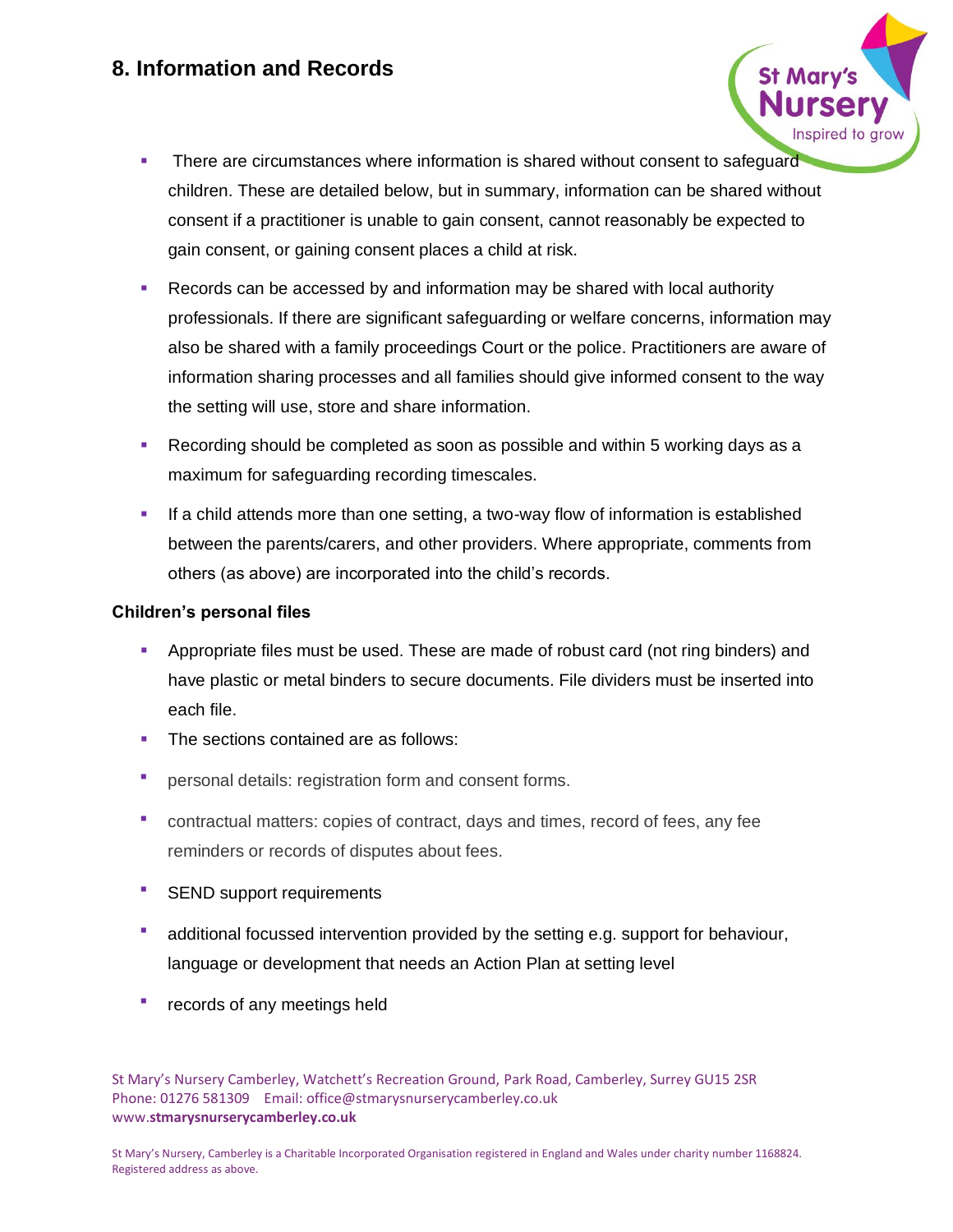

- welfare and safeguarding concerns: correspondence and reports: all letters and emails to and from other agencies and confidential reports from other agencies
- Children's personal files are kept in a filing cabinet, which is always locked when not in use.
- Correspondence in relation to a child is read, any actions noted, and filed immediately
- Access to children's personal files is restricted to those authorised to see them and make entries in them, this being the setting manager, deputy or designated person for child protection, the child's key person, or other staff as authorised by the setting manager.
- Children's personal files are not handed over to anyone else to look at.
- Children's files may be handed to Ofsted as part of an inspection or investigation; they may also be handed to local authority staff conducting a S11 audit as long as authorisation is seen.

| This Policy was adopted by              | St Mary's Nursery,             | (name of  |
|-----------------------------------------|--------------------------------|-----------|
|                                         | Camberley,                     | provider) |
| Last reviewed On                        | 1 <sup>st</sup> September 2021 | (date)    |
| Date to be reviewed                     | 1 <sup>st</sup> September 2022 | (date)    |
| Signed on behalf of the provider        |                                |           |
| Name of signatory                       | <b>Andrew Knowles</b>          |           |
| Role of signatory (e.g. chair, director | Chairperson                    |           |
| or owner)                               |                                |           |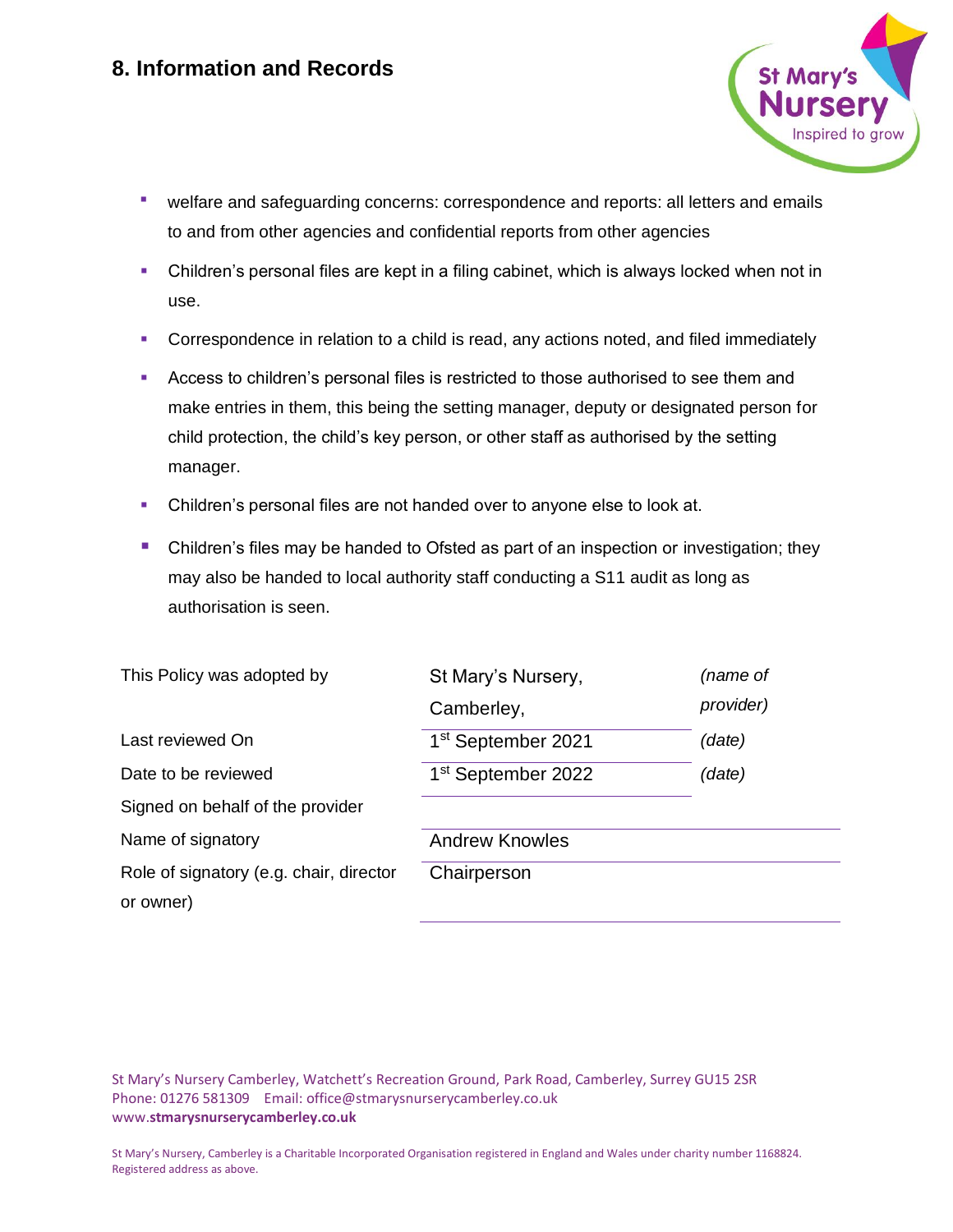# **8.5 Record Keeping Policy**

#### **Aim**



We have record keeping systems in place for the safe and efficient management of the setting and to meet the needs of the children; that meet legal requirements for the storing and sharing of information within the framework of the GDPR and the Human Rights Act.

## **Objectives**

- **•** Children's records are kept in personal files, divided into appropriate sections, and stored separately from their developmental records.
- Children's personal files contain registration information as specified in procedure 07.1 Children's records and data protection.
- **•** Children's personal files contain other material described as confidential as required, such as Common Assessment Framework assessments, Early Support information or Education, Health and Care Plan (EHCP, case notes including recording of concerns, discussions with parents, and action taken, copies of correspondence and reports from other agencies.
- **Ethnicity data is only recorded where parents have identified the ethnicity of their child** themselves.
- **•** Confidentiality is maintained by secure storage of files in a locked cabinet with access restricted to those who need to know. Client access to records is provided for within procedure 07.4 Client access to records.
- **EXECT** Staff know how and when to share information effectively if they believe a family may require a particular service to achieve positive outcomes
- **EXECT** Staff know how to share information if they believe a child is in need or at risk of suffering harm.
- **EXECT** Staff record when and to whom information has been shared, why information was shared and whether consent was given. Where consent has not been given and staff have taken the decision, in line with guidelines, to override the refusal for consent, the decision to do so is recorded.
- **■** Guidance and training for staff specifically covers the sharing of information between professions, organisations, and agencies as well as within them, and arrangements for training takes account of the value of multi-agency as well as single agency working.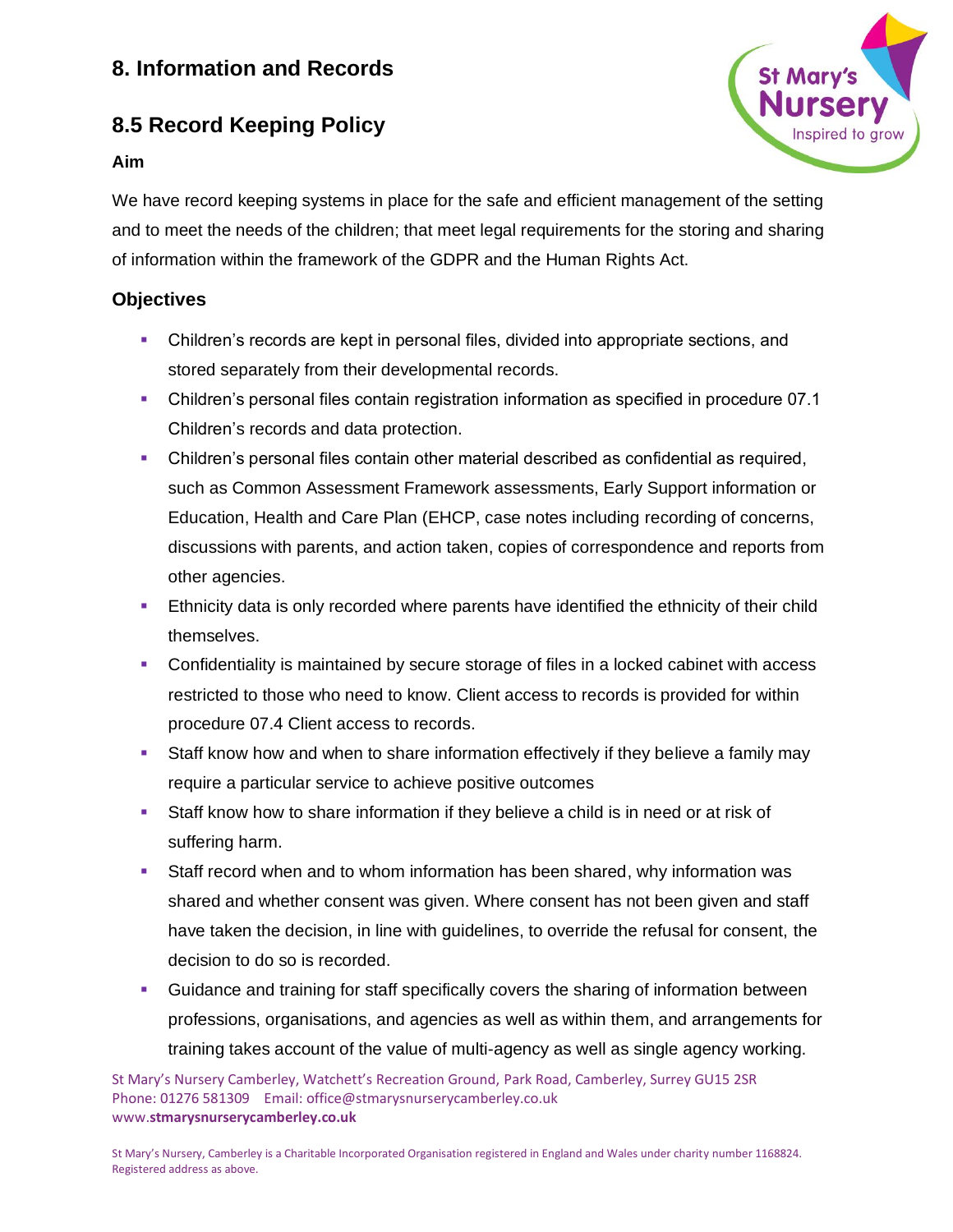## **Records**

- **The following information and documentation are also held:**
- **•** name, address and contact details of the provider and all staff employed on the premises
- name address and contact details of any other person who will regularly be in unsupervised contact with children
- **•** a daily record of all children looked after on the premises, their hours of attendance and their named key person
- certificate of registration displayed and shown to parents on request
- records of risk assessments
- record of complaints

#### **Legal references**

General Data Protection Regulation 2018

Freedom of Information Act 2000

Human Rights Act 1998

Statutory Framework for the Early Years Foundation Stage (DfE 2021)

Data Protection Act 2018

Further guidance

Information Sharing: Advice for practitioners providing safeguarding services to children, young people, parents and carers. (HMG 2018)

| This Policy was adopted by       | St Mary's Nursery,             | (name of  |
|----------------------------------|--------------------------------|-----------|
|                                  | Camberley,                     | provider) |
| Last reviewed On                 | 1 <sup>st</sup> September 2021 | (date)    |
| Date to be reviewed              | 1 <sup>st</sup> September 2022 | (date)    |
| Signed on behalf of the provider |                                |           |
| Name of signatory                | <b>Andrew Knowles</b>          |           |

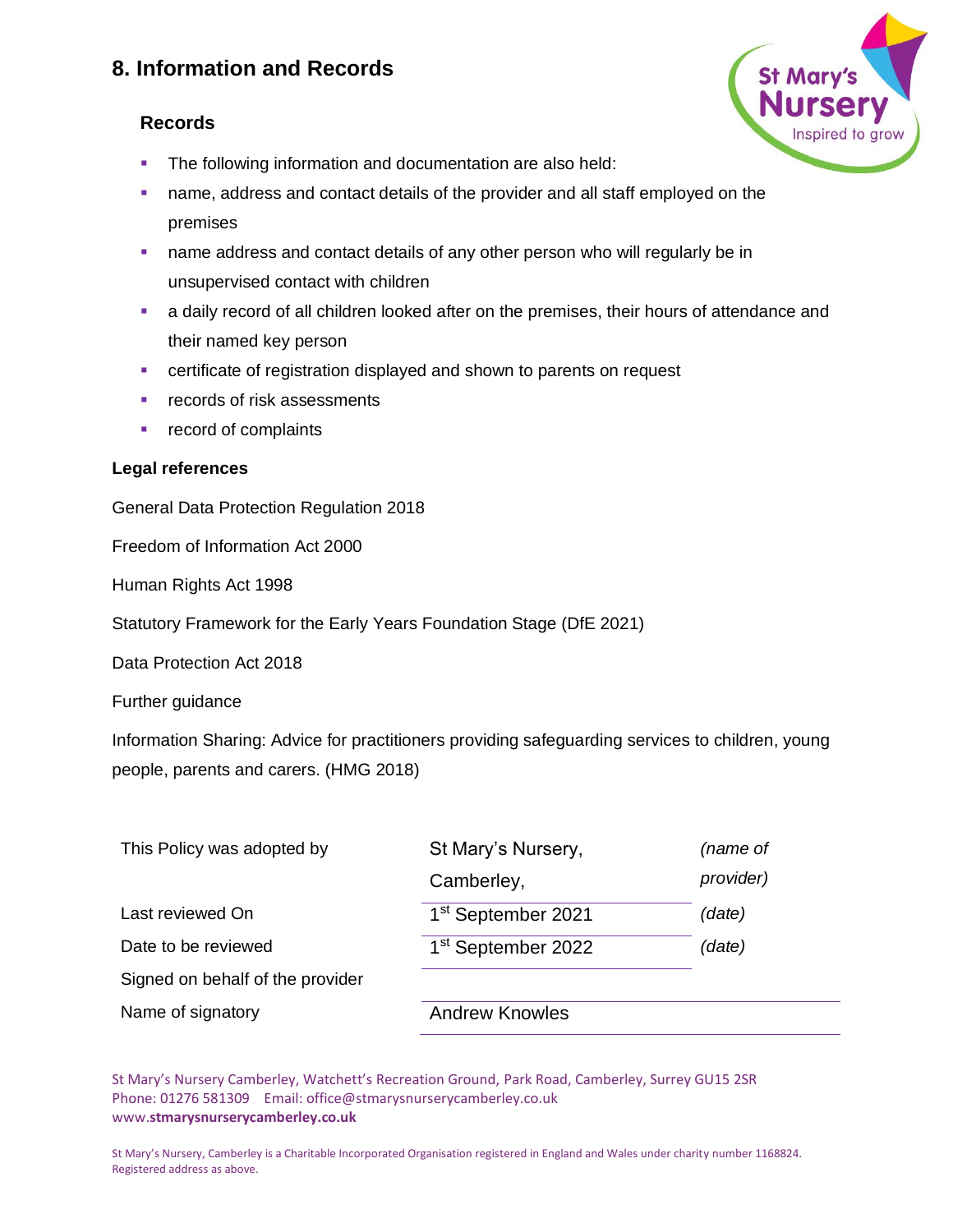Role of signatory (e.g. chair, director or owner)

**Chairperson** 

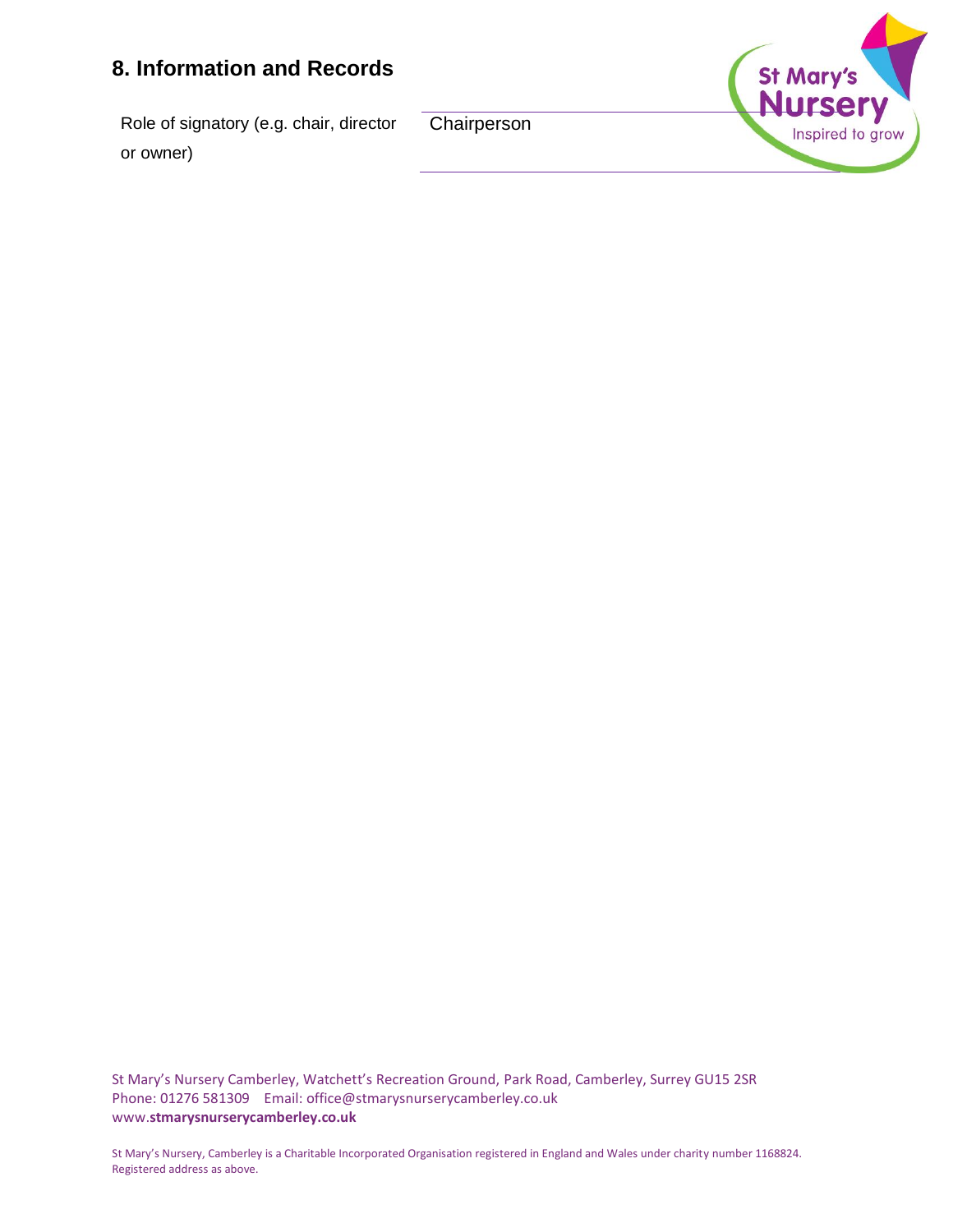# **8.6 Transfer of records to school**



Records about a child's development and learning in the EYFS are made by the setting; to enable smooth transitions, appropriate information is shared with the receiving setting or school at transfer. Confidential records are passed on securely where there have been concerns, as appropriate.

# **Transfer of development records for a child moving to another early years setting or school**

- **.** It is the designated person's responsibility to ensure that records are transferred and closed in accordance with the archiving procedures, set out below.
- **■** If the Local Safeguarding Partners (LSP) retention requirements are different to the setting, the designated person will liaise with their line manager, and seek legal advice if necessary.

## **Development and learning records**

- **The key person prepares a summary of achievements in the prime and specific areas of** learning and development
- **•** This record refers to any additional languages spoken by the child and their progress in all languages.
- **•** The record also refers to any additional needs that have been identified or addressed by the setting and any action plans.
- **•** The record also refers to any special needs or disability and whether early help referrals, or child in need referrals or child protection referrals, were raised in respect of special educational needs or disability, whether there is an Action Plan (or other relevant plan, such as CIN or CP, or early help) and gives the name of the lead professional.
- **•** The summary shared with schools should also include whether the child is in receipt of, or eligible for EYPP or other additional funding.
- **•** The record contains a summary by the key person and a summary of the parents' view of the child.
- **The document may be accompanied by other evidence such as photos or drawings that** the child has made.
- **•** The setting will use the local authority's assessment summary format or transition record, where these where provided.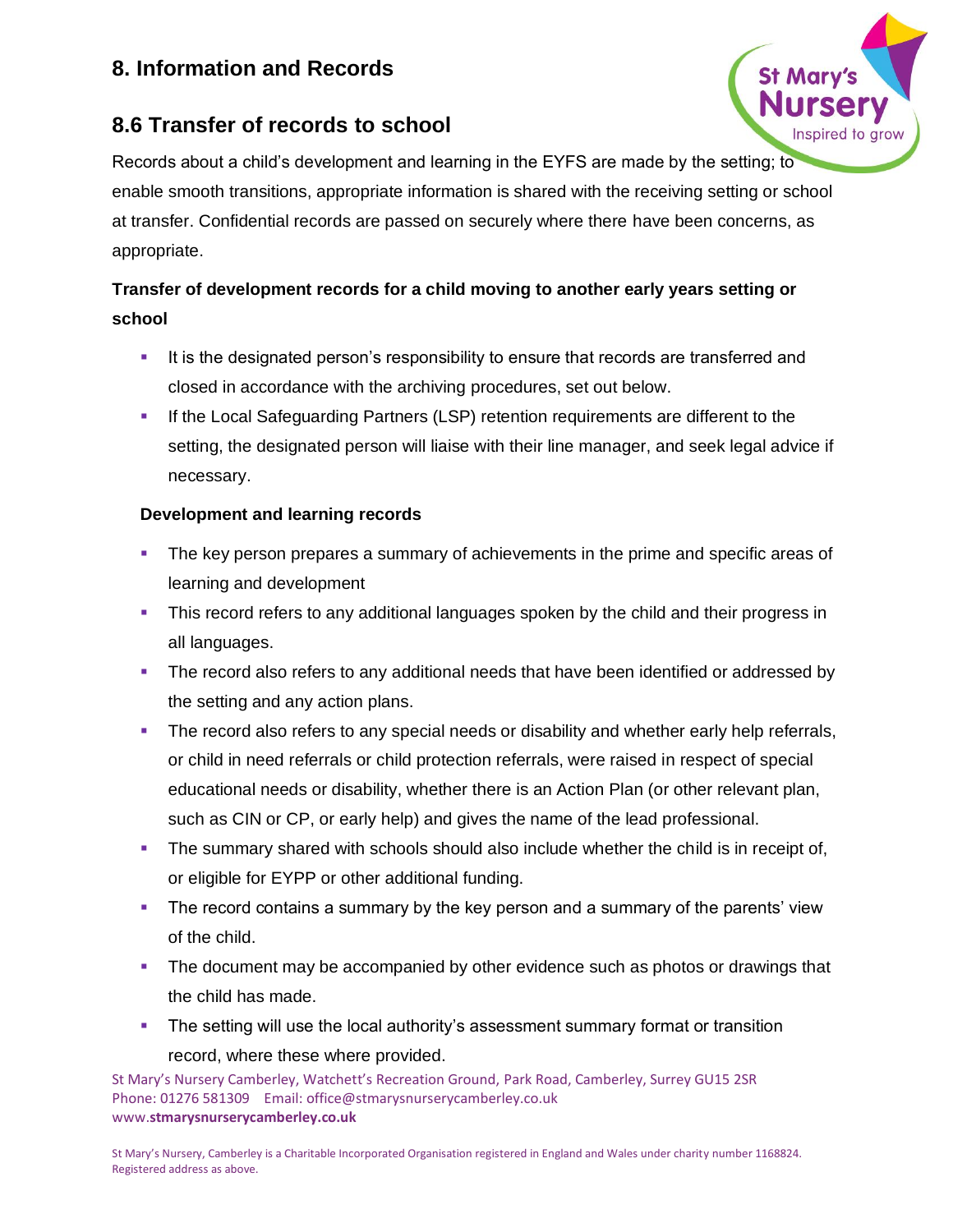**•** Whichever format of assessment summary is used, it should be completed an with the parent prior to transfer.

#### **Transfer of confidential safeguarding and child protection information**

- The receiving school/setting will need a record of child protection concerns raised in the setting and what was done about them. The responsibility for transfer of records lies with the originating setting, not on the receiving setting/school to make contact and request them.
- To safeguard children effectively, the receiving setting must be made aware of any current child protection concerns, preferably by telephone, prior to the transfer of written records.
- Parents should be reminded that sensitive information about their child is passed onto receiving settings where there have been safeguarding concerns and should be asked to agree to this prior to the information being shared. Settings are obliged to share data linked to "child abuse" which is defined as physical injury (non-accidental) physical and emotional neglect, ill treatment and abuse.
- Parents/carers should be asked to agree to this, however, where safeguarding concerns have reached the level of a referral being made to local children's social work services (either due to concerns that a child may be at risk of significant harm or that a child may be in need under Section 17 of the Children Act,) if consent is withheld the information will most likely need to be shared anyway. It is important that any decisions made to share or not share with or without consent are fully recorded.
- **For any safeguarding or welfare concerns that resulted in an early help referral being** made, and if consent to share is withheld, legal advice is sought prior to sharing.
- If the level of a safeguarding concern has not been such that a referral was made for early help, or to children's social work services or police, the likelihood is that any concerns were at a very low level and if they did not meet the threshold for early help, they are unlikely to need to be shared as child abuse data with a receiving setting, however, the designated person should make decisions on a case by case basis, seeking legal advice is necessary.
- **•** The designated person should check the quality of information to be transferred prior to transfer, ensuring that any information to be shared is accurate, relevant, balanced and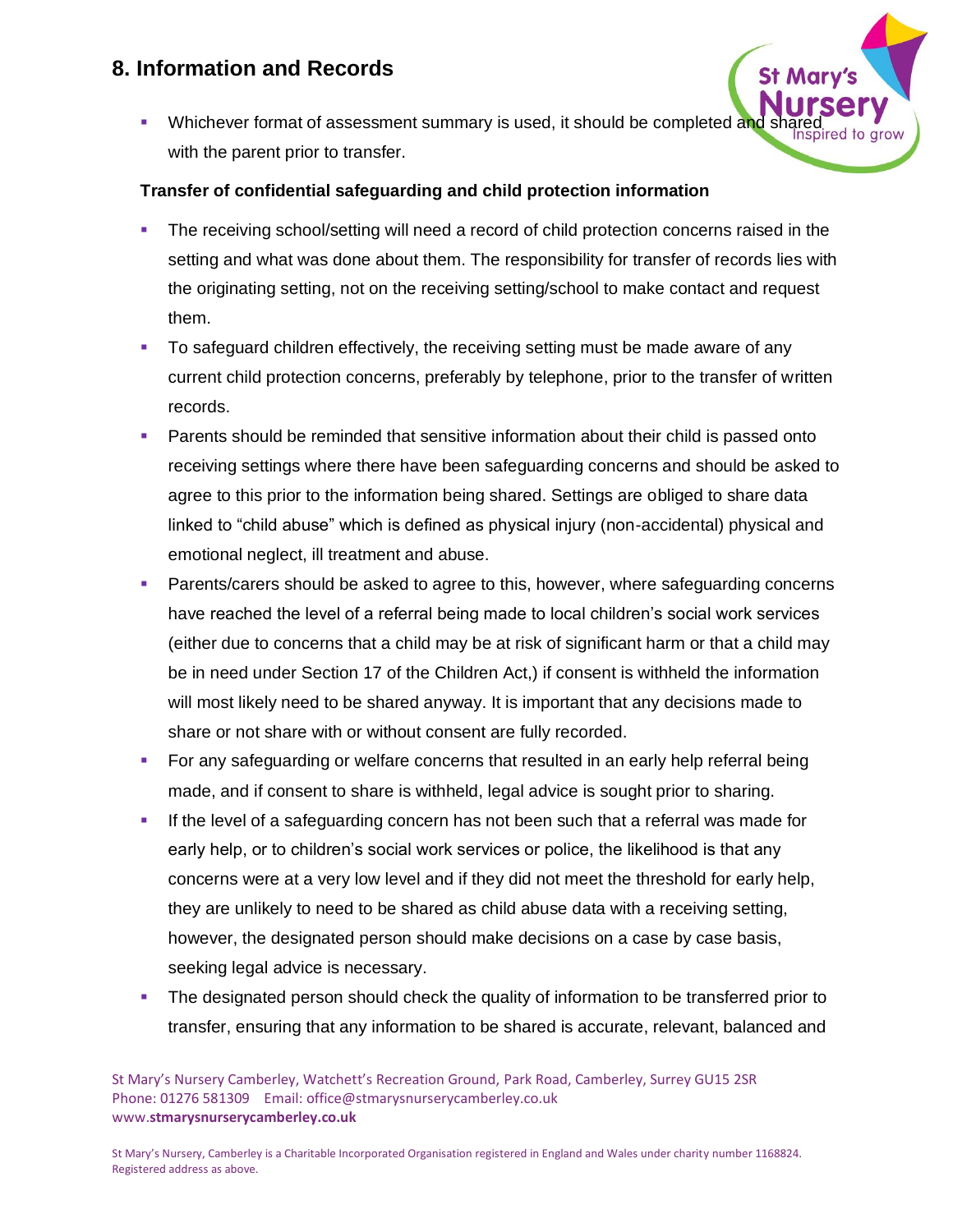proportionate. Parents can request that any factual inaccuracies are amended transfer.

- If a parent wants to see the exact content of the safeguarding information to be transferred, they should go through the subject access request process. It is important that a child or other person is not put at risk through information being shared.
- **.** If no referrals have been made for early help or to children's social work services and police, there should not normally be any significant information which is unknown to a parent being shared with the receiving school or setting.
- **EXECT** If a parent has objections or reservations about safeguarding information being transferred to the new setting, or if it is unclear what information should be included, the designated person will seek legal advice.
- **.** In the event that LSP requirements are different to the setting's this must be explained to the parent, and a record of the discussion should be signed by parents to indicate that they understand how the information will be shared, in what circumstances, and who by.
- **•** Prior to sharing the information with the receiving setting the designated person should check LSP retention procedures and if it becomes apparent that the LSP procedures are materially different to setting's procedures this is brought to the attention of the designated person's line manager, who will agree how to proceed.
- If a child protection plan or child in need plan is in place 06.1a Child welfare and protection summary is also photocopied and a copy is given to the receiving setting or school, along with the date of the last professional meeting or case conference.
- **.** If a S47 investigation has been undertaken by the local authority a copy of the child welfare and protection concern summary form is given to the receiving setting/school.
- **Where a CAF/early help assessment has been raised in respect of welfare concerns, the** name and contact details of the lead professional are passed on to the receiving setting or school**.**
- **.** If the setting has a copy of a current plan in place due to early help services being accessed, a copy of this should be given to the receiving setting, with parental consent.
- **•** Where there has been a S47 investigation regarding a child protection concern, the name and contact details of the child's social worker will be passed on to the receiving setting/school, regardless of the outcome of the investigation.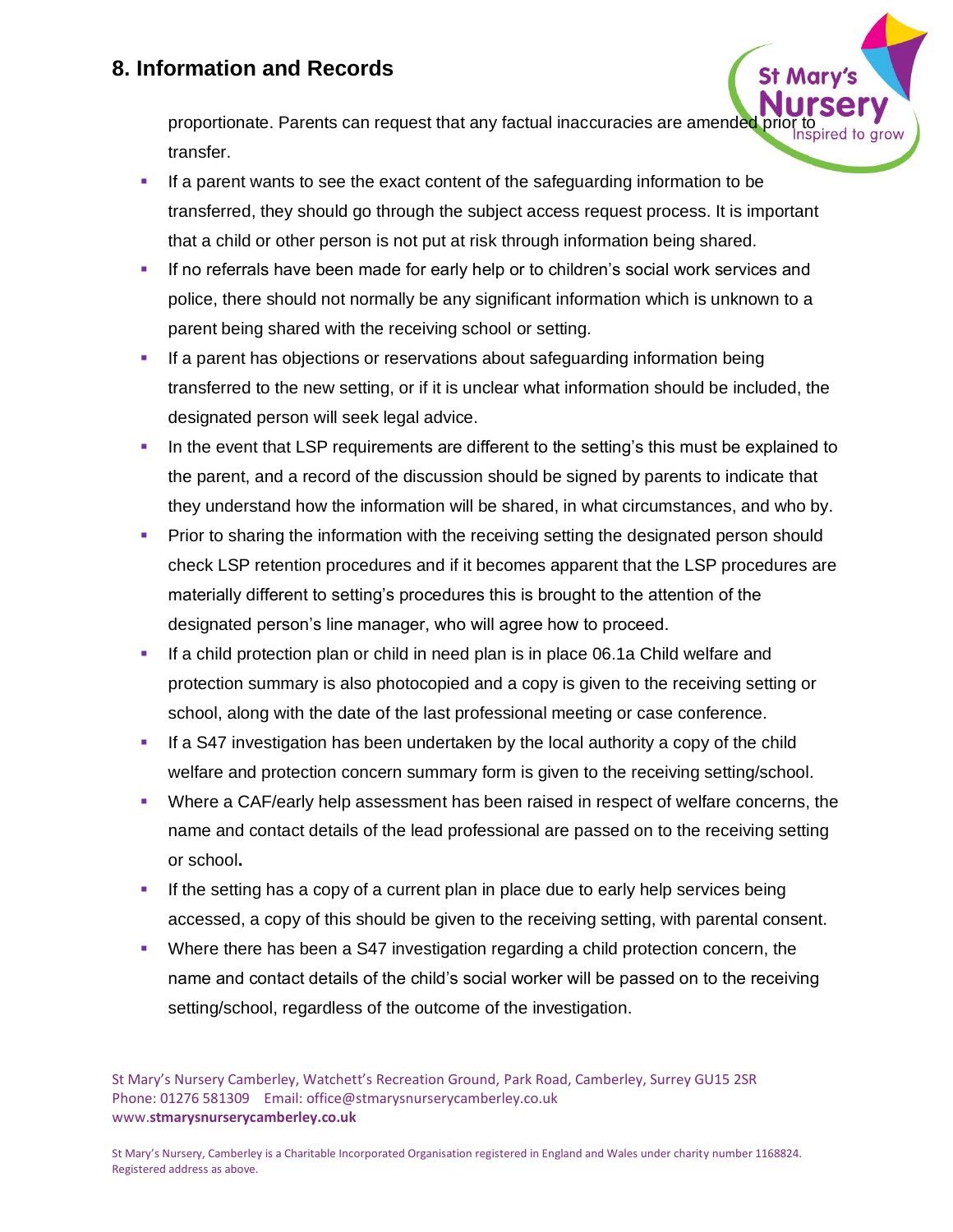- **Where a child has been previously or is currently subject to a child protection plan** child in need plan, the name and contact details of the child's social worker will be passed onto the receiving setting/school, along with the dates that the relevant plan was in place for.
- **•** This information is posted (by 'signed for' delivery) or taken to the school/setting, addressed to the setting's or school's designated person for child protection and marked confidential. Electronic records must only be transferred by a secure electronic transfer mechanism, or after the information has been encrypted.
- **Parent/carers should be made aware what information will be passed onto another** setting via the privacy notice.
- Copies of the last relevant initial child protection conference/review, as well as the last core group or child in need minutes can be given to the setting/school.
- **The setting manager must review and update 06.1a Child welfare and protection** summary, checking for accuracy, proportionality, and relevance, before this is copied and sent to the setting/school.
- **•** The setting manager ensures the remaining file is archived in line with the procedures set out below.
- No other documentation from the child's personal file is passed to the receiving setting or school. The setting keeps a copy of any safeguarding records in line with required retention periods.

## **Archiving children's files**

- Paper documents are removed from the child's file, taken out of plastic pockets and placed in a robust envelope, with the child's name and date of birth on the front and the date they left.
- **•** The designated person writes clearly on the front of the envelope the length of time the file should be kept before destruction.
- **.** This is sealed and placed in an archive box and stored in a safe place i.e. a locked cabinet for three years or until the next Ofsted inspection conducted after the child has left the setting, and can then be destroyed.
- **For web-based or electronic children's files, the designated person must also use the** archiving procedure, and records details of what needs to be retained/destroyed. The

St Mary's Nursery Camberley, Watchett's Recreation Ground, Park Road, Camberley, Surrey GU15 2SR Phone: 01276 581309 Email: office@stmarysnurserycamberley.co.uk www.**stmarysnurserycamberley.co.uk** designated person must make arrangements to ensure that electronic files are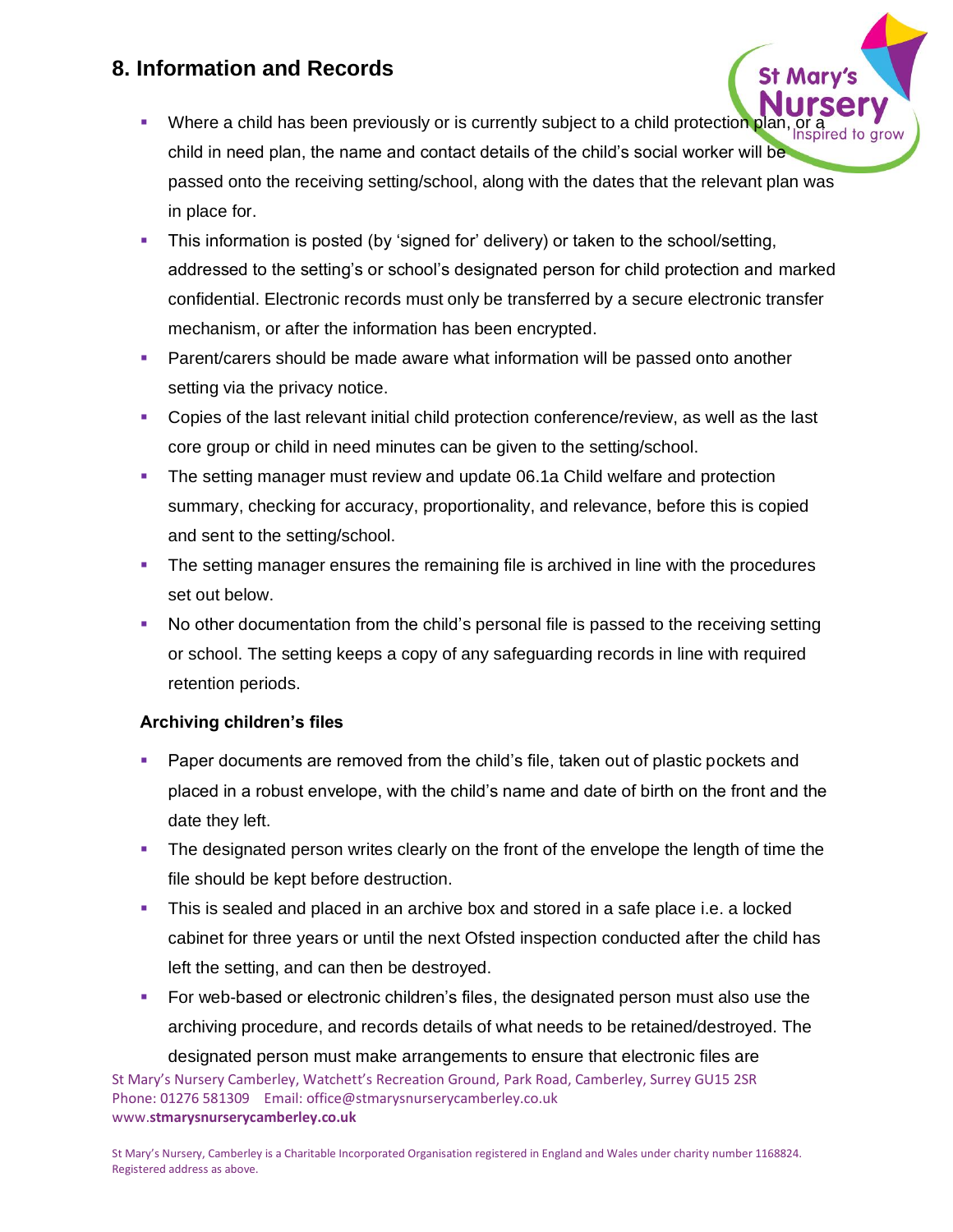

deleted/retained as required in accordance with the required retention periods in the same way as paper based files.

**EXECT** Health and safety records and some accident records pertaining to a child are stored in line with required retention periods.

| St Mary's Nursery,             | (name of  |
|--------------------------------|-----------|
| Camberley,                     | provider) |
| 1 <sup>st</sup> September 2021 | (date)    |
| 1 <sup>st</sup> September 2022 | (date)    |
|                                |           |
| <b>Andrew Knowles</b>          |           |
| Chairperson                    |           |
|                                |           |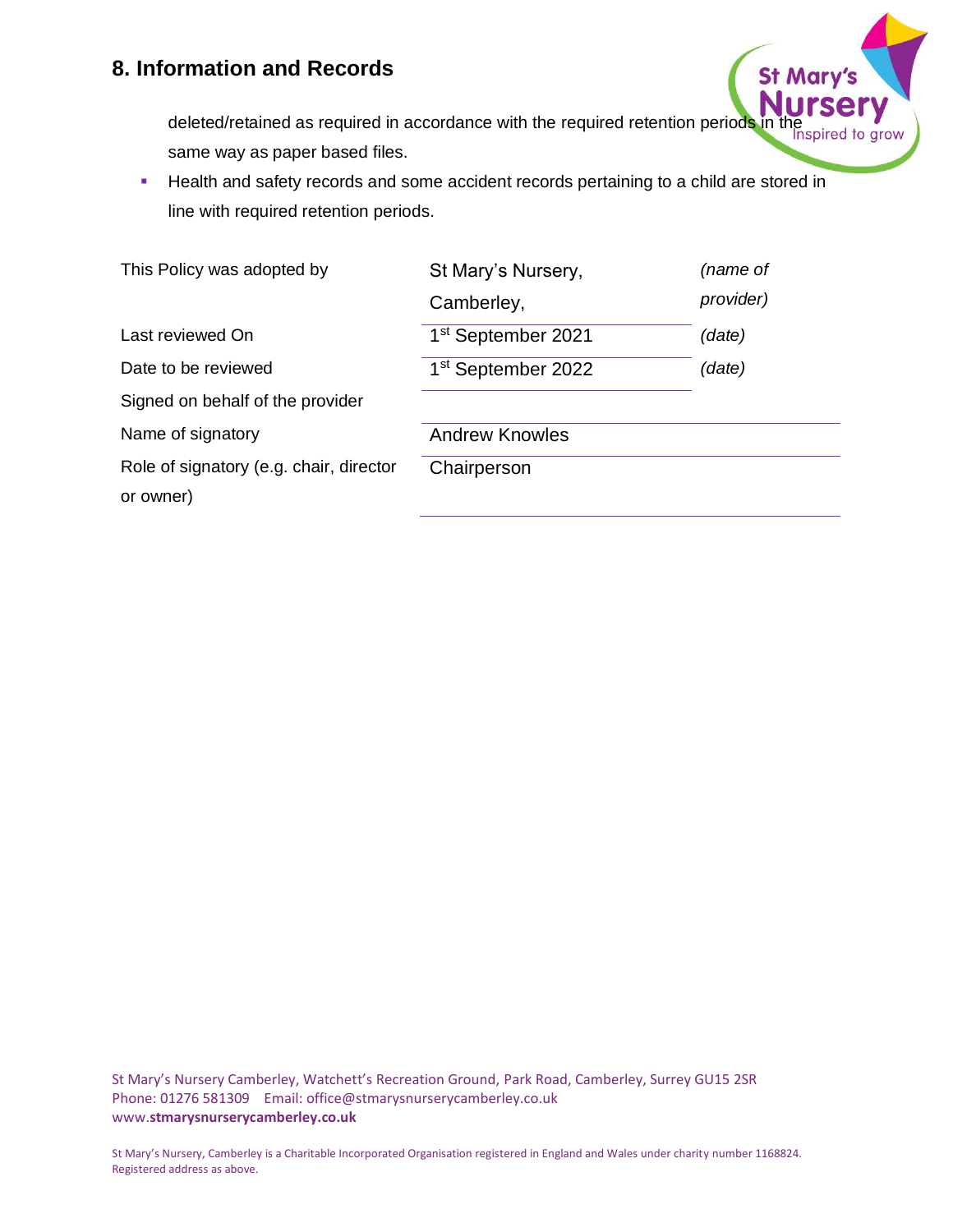## **8.7 Confidentiality and Client Access to Records**

Most things that happen between the family, the child and the setting are confidential to the setting. In certain circumstances information is shared, for example, a child protection concern will be shared with other professionals including social care or the police, and settings will give information to children's social workers who undertake S17 or S47 investigations. Normally parents should give informed consent before information is shared, but in some instances, such as if this may place a child at risk, or a serious offence may have been committed, parental consent should not be sought before information is shared. Local Safeguarding Partners (LSP) procedures should be followed when making referrals, and advice sought if there is a lack of clarity about whether or not parental consent is needed before making a referral due to safeguarding concerns.

- Staff discuss children's general progress and well-being together in meetings, but more sensitive information is restricted to designated persons and key persons and shared with other staff on a need-to-know basis.
- Members of staff do not discuss children with staff who are not involved in the child's care, nor with other parents or anyone else outside of the organisation, unless in a formal and lawful way.
- **E** Discussions with other professionals should take place within a professional framework, not on an informal basis. Staff should expect that information shared with other professionals will be shared in some form with parent/carers and other professionals, unless there is a formalised agreement to the contrary, i.e. if a referral is made to children's social care, the identity of the referring agency and some of the details of the referral is likely to be shared with the parent/carer by children's social care.
- It is important that members of staff explain to parents that sometimes it is necessary to write things down in their child's file and explain the reasons why.
- When recording general information, staff should ensure that records are dated correctly and the time is included where necessary, and signed.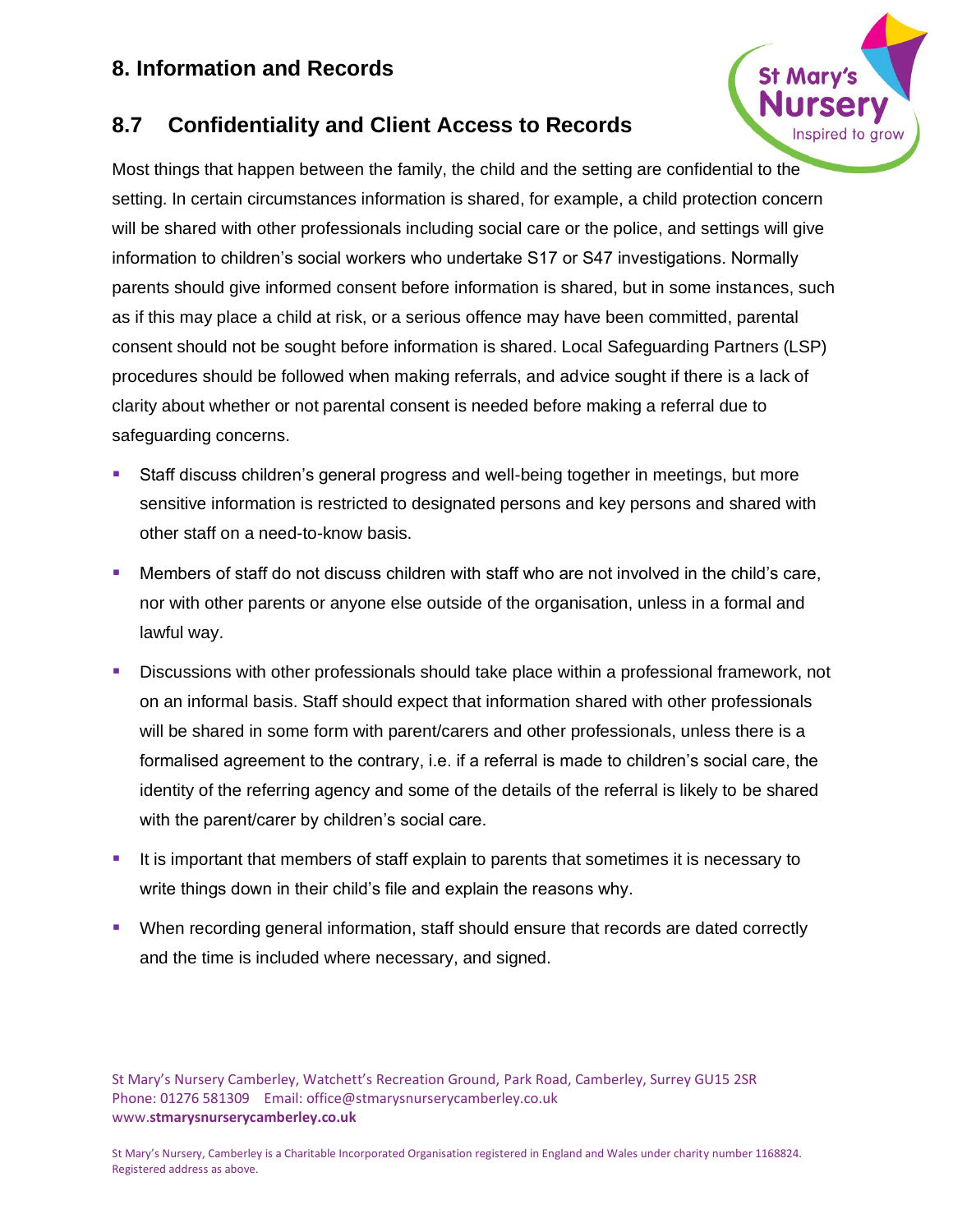- Welfare/child protection concerns are recorded on the Safeguarding incident reporting form July 21. Information is clear and unambiguous (fact, not opinion), although it may include the practitioner's thoughts on the impact on the child.
- Records are non-judgemental and do not reflect any biased or discriminatory attitude.
- Not everything needs to be recorded, but significant events, discussions and telephone conversations must be recorded at the time that they take place.
- Recording should be proportionate and necessary.
- **•** When deciding what is relevant, the things that cause concern are recorded as well as action taken to deal with the concern. The appropriate recording format is filed within the child's file.
- **•** Information shared with other agencies is done in line with these procedures.
- **•** Where a decision is made to share information (or not), reasons are recorded.
- **EXECT** Staff may use a computer to type reports, or letters. Where this is the case, the typed document is deleted from the computer and only the hard copy is kept.
- **Electronic copy is downloaded onto a disc, labelled with the child's name and stored in** the child's file. No documents are kept on a hard drive because computers do not have facilities for confidential user folders.
- The setting is registered with the Information Commissioner's Office (ICO). Staff are expected to follow guidelines issued by the ICO, at [https://ico.org.uk/for](https://ico.org.uk/for-organisations/guidance-index/)[organisations/guidance-index/](https://ico.org.uk/for-organisations/guidance-index/)
- **•** Additional guidance in relation to information sharing about adults is given by the Social Care Institute for Excellence, at [www.scie.org.uk/safeguarding/adults/practice/sharing](http://www.scie.org.uk/safeguarding/adults/practice/sharing-information)[information](http://www.scie.org.uk/safeguarding/adults/practice/sharing-information)
- Staff should follow guidance including Working Together to Safeguard Children (DfE) 2018); Information Sharing: Advice for Practitioners Providing Safeguarding Services to Children, Young People, Parents and Carers 2018 and What to do if you're Worried a Child is Being Abused (HMG 2015)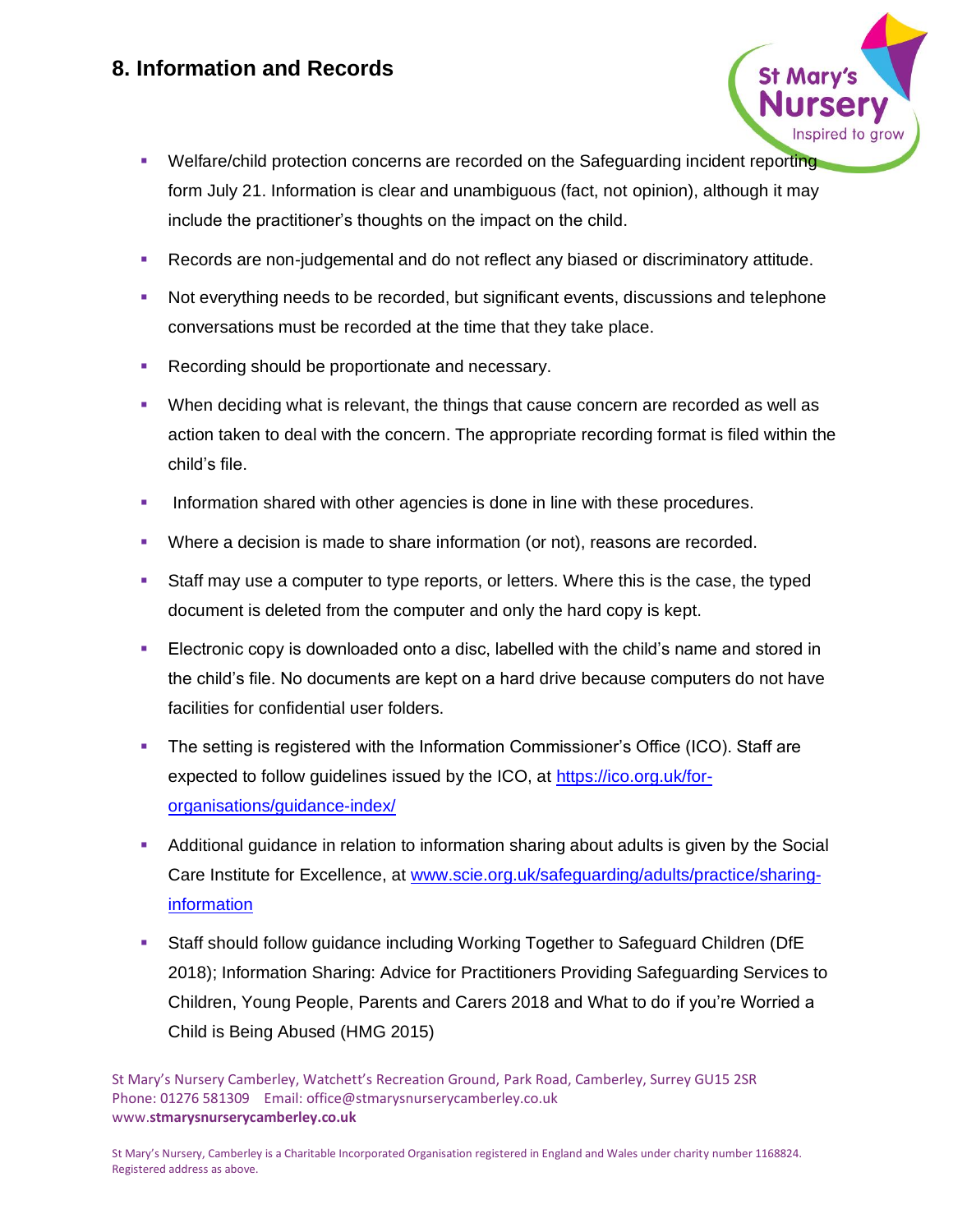

## **Confidentiality definition**

- **•** Personal information of a private or sensitive nature, which is not already lawfully in the public domain or readily available from another public source, and has been shared in a relationship, where the person giving the information could reasonably expect it would not be shared with others.
- Staff can be said to have a 'confidential relationship' with families. Some families share information about themselves readily; members of staff need to check whether parents regard this information as confidential or not.
- **•** Parents sometimes share information about themselves with other parents as well as staff; the setting cannot be held responsible if information is shared beyond those parents whom the person has confided in.
- **.** Information shared between parents in a group is usually bound by a shared agreement that the information is confidential and not discussed outside. The setting manager is not responsible should that confidentiality be breached by participants.
- **•** Where third parties share information about an individual; staff need to check if it is confidential, both in terms of the party sharing the information and of the person whom the information concerns.
- **•** Information shared is confidential to the setting.
- **Practitioners ensure that parents/carers understand that information given confidentially** will be shared appropriately within the setting (for instance with a designated person, during supervision) and should not agree to withhold information from the designated person or their line manager.

#### **Breach of confidentiality**

- **•** A breach of confidentiality occurs when confidential information is not authorised by the person who provided it, or to whom it relates, without lawful reason to share.
- **•** The impact is that it may put the person in danger, cause embarrassment or pain.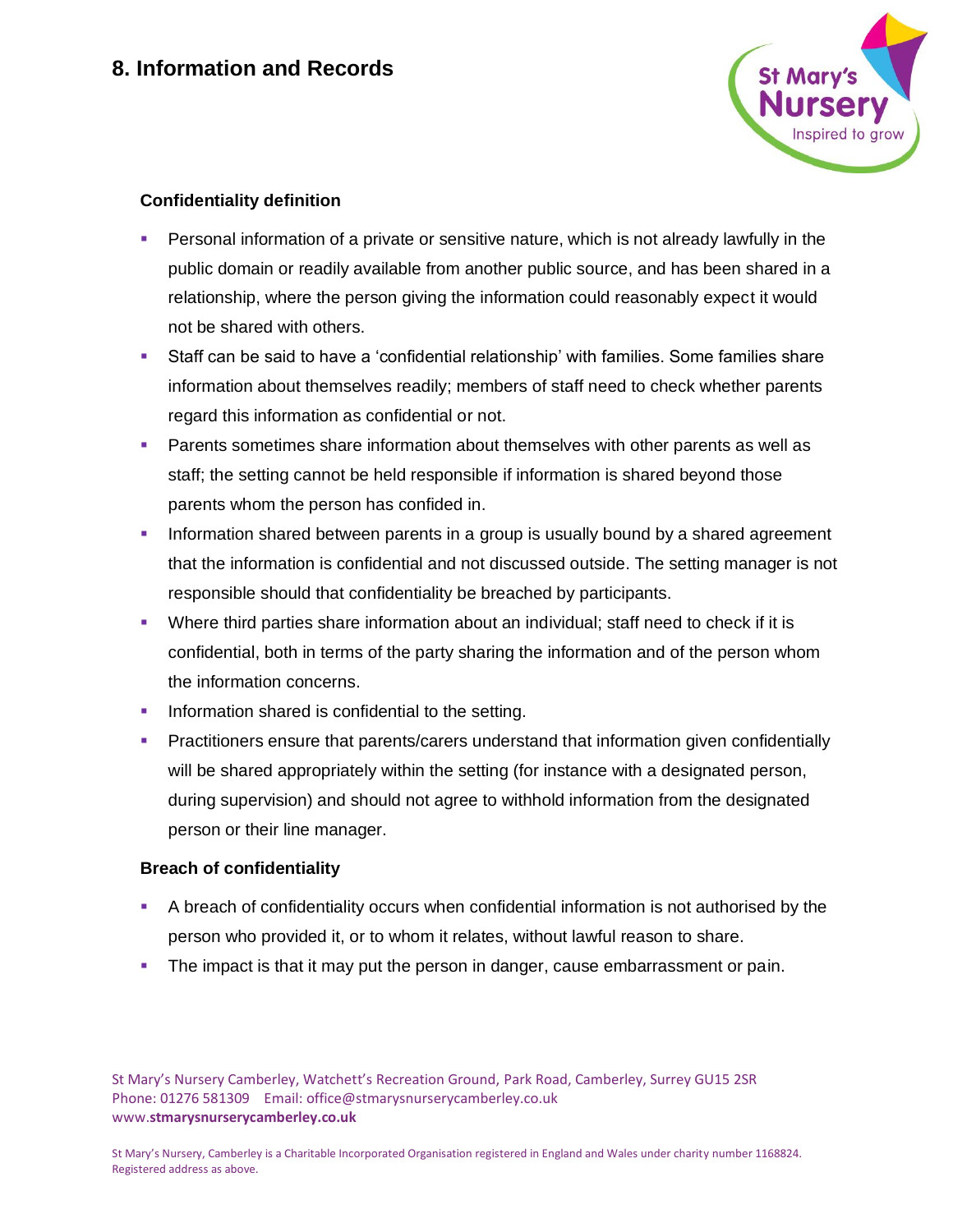

- **.** It is not a breach of confidentiality if information was provided on the basis that it would be shared with relevant people or organisations with lawful reason, such as to safeguard an individual at risk or in the public interest, or where there was consent to the sharing.
- **Procedure 8.4 Children's records and data protection must be followed.**

#### *Exception*

- **GDPR enables information to be shared lawfully within a legal framework. The Data** Protection Act 2018 balances the right of the person about whom the data is stored with the possible need to share information about them.
- The Data Protection Act 2018 contains "safeguarding of children and individuals at risk" as a processing condition enabling "special category personal data" to be processed and to be shared. This allows practitioners to share without consent if it is not possible to gain consent, if consent cannot reasonably be gained, or if gaining consent would place a child at risk.
- Confidential information may be shared without authorisation either from the person who provided it or to whom it relates, if it is in the public interest and it is not possible or reasonable to gain consent or if gaining consent would place a child or other person at risk. The Data Protection Act 2018 enables data to be shared to safeguard children and individuals at risk. Information may be shared to prevent a crime from being committed or to prevent harm to a child, Information can be shared without consent in the public interest if it is necessary to protect someone from harm, prevent or detect a crime, apprehend an offender, comply with a Court order or other legal obligation or in certain other circumstances where there is sufficient public interest.
- **•** Sharing confidential information without consent is done only in circumstances where consideration is given to balancing the needs of the individual with the need to share information about them.
- When deciding if public interest should override a duty of confidence, consider the following:
- **E** is the intended disclosure appropriate to the relevant aim?
- **•** what is the vulnerability of those at risk?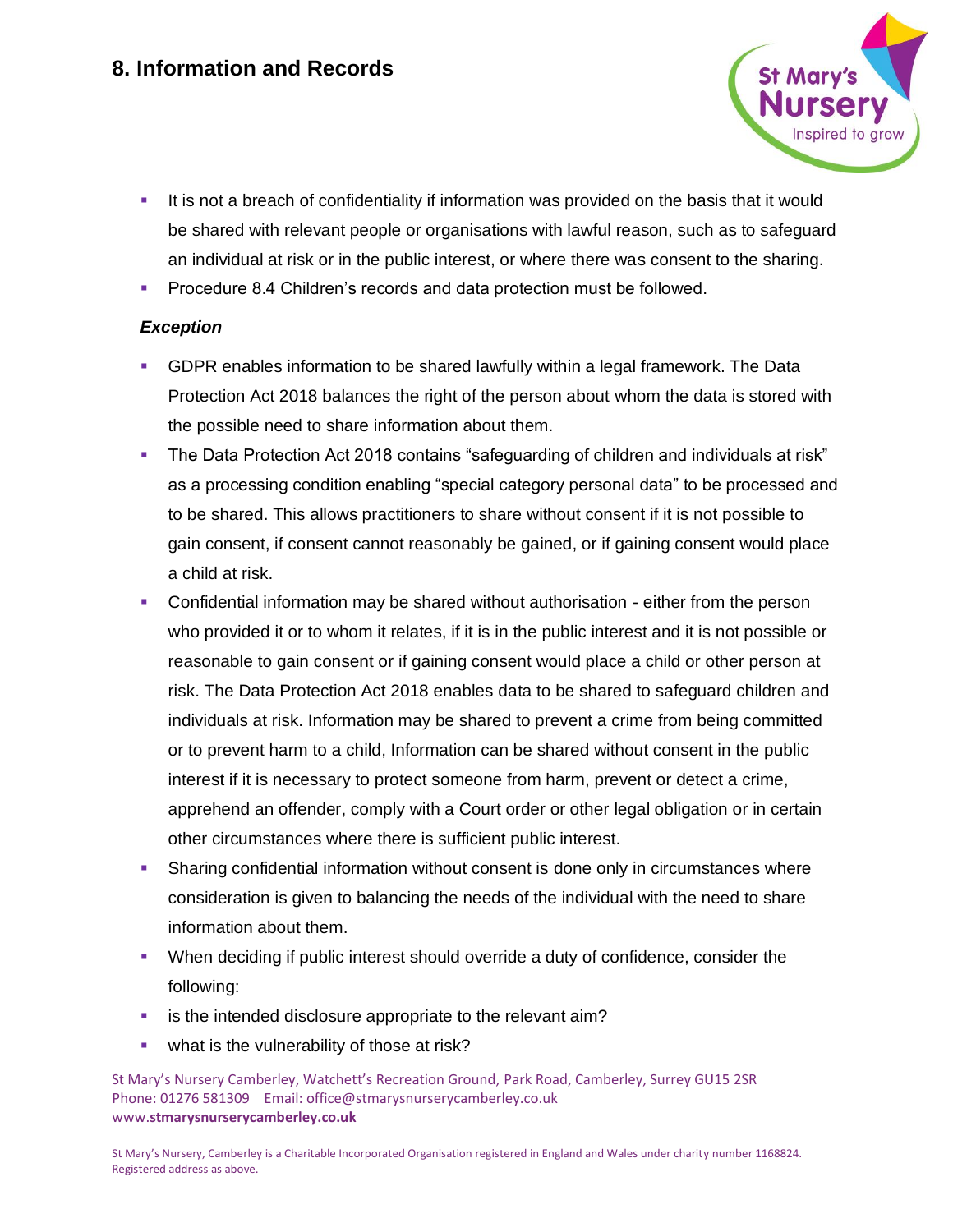- **E** is there another equally effective means of achieving the same aim?
- **EXECT** is sharing necessary to prevent/detect crime and uphold the rights and freedoms of others?
- **E** is the disclosure necessary to protect other vulnerable people?

The decision to share information should not be made as an individual, but with the backing of the designated person who can provide support, and sometimes ensure protection, through appropriate structures and procedures.

## **Obtaining consent**

Consent to share information is not always needed. However, it remains best practice to engage with people to try to get their agreement to share where it is appropriate and safe to do so.

Using consent as the lawful basis to store information is only valid if the person is fully informed and competent to give consent and they have given consent of their own free will, and without coercion from others, Individuals have the right to withdraw consent at any time.

You should not seek consent to disclose personal information in circumstances where:

- **•** someone has been hurt and information needs to be shared quickly to help them
- obtaining consent would put someone at risk of increased harm
- **•** obtaining consent would prejudice a criminal investigation or prevent a person being questioned or caught for a crime they may have committed
- the information must be disclosed regardless of whether consent is given, for example if a Court order or other legal obligation requires disclosure

## **NB. The serious crimes indicated are those that may harm a child or adult; reporting confidential information about crimes such as theft or benefit fraud are not in this remit.**

- **EXECT** Settings are not obliged to report suspected benefit fraud or tax evasion committed by clients, however, they are obliged to tell the truth if asked by an investigator.
- **Parents who confide that they are working while claiming should be informed of this and** should be encouraged to check their entitlements to benefits, as they it may be beneficial to them to declare earnings and not put themselves at risk of prosecution.

#### **Consent**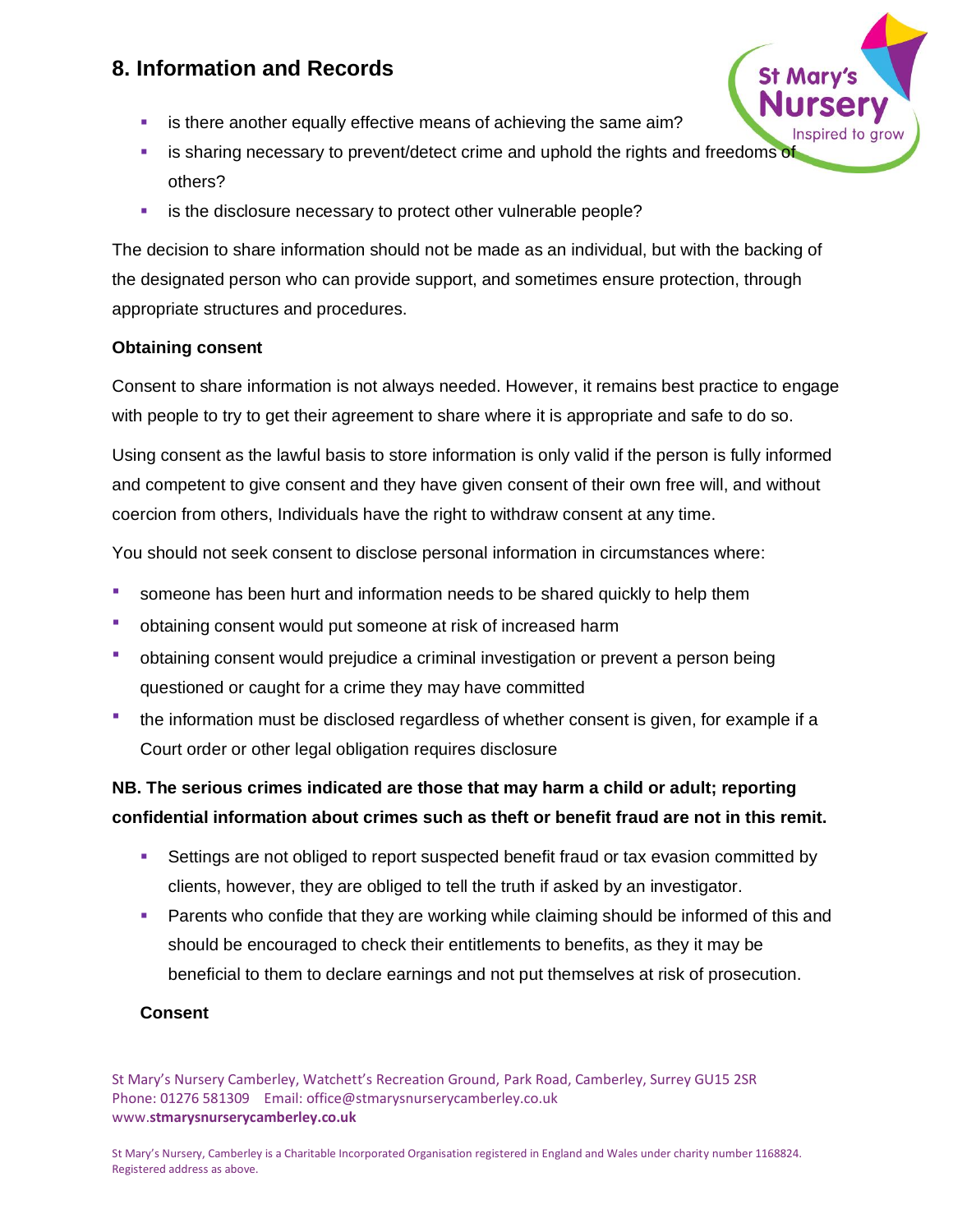- **EXECT** Parents share information about themselves and their families. They have a right to know that any information they share will be regarded as confidential as outlined in the privacy notice. They should also be informed about the circumstances, and reasons for the setting being under obligation to share information.
- **EXECT** Parents are advised that their informed consent will be sought in most cases, as well as the circumstances when consent may not be sought, or their refusal to give consent overridden.
- **•** Where there are concerns about whether or not to gain parental consent before sharing information, for example when making a Channel or Prevent referral the setting manager must inform their line manager for clarification before speaking to parents
- Consent must be informed that is the person giving consent needs to understand why information will be shared, what will be shared, who will see information, the purpose of sharing it and the implications for them of sharing that information.

## **Separated parents**

- **Consent to share need only be sought from one parent. Where parents are separated,** this would normally be the parent with whom the child resides.
- Where there is a dispute, this needs to be considered carefully.
- **•** Where the child is looked after, the local authority, as 'corporate parent' may also need to be consulted before information is shared.

## **Age for giving consent**

- A child may have the capacity to understand why information is being shared and the implications. For most children under the age of eight years in a nursery or out of school childcare context, consent to share is sought from the parent, or from a person who has parental responsibility.
- Young persons (16-19 years) are capable of informed consent. Some children from age 13 onwards may have capacity to consent in some situations. Where they are deemed not to have capacity, then someone with parental responsibility must consent. If the child is capable and gives consent, this may override the parent's wish not to give consent.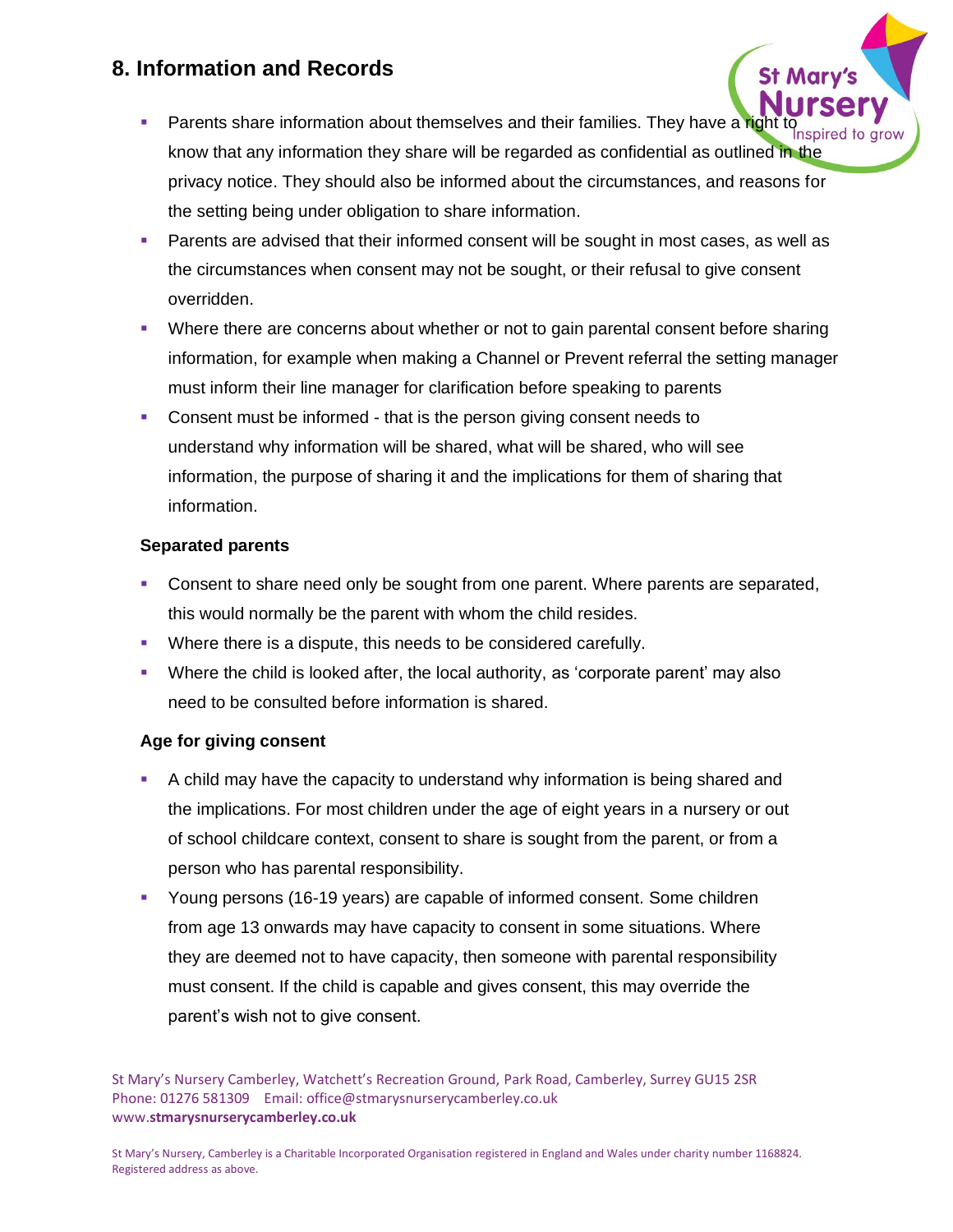

▪ Adults at risk due to safeguarding concerns must be deemed capable of giving or withholding consent to share information about them. In this case 'mental capacity' is defined in terms of the Mental Capacity Act 2005 Code of Practice (Office of the Public Guardian 2007). It is rare that this will apply in the context of the setting.

#### **Ways in which consent to share information can occur**

- Policies and procedures set out the responsibility of the setting regarding gaining consent to share information, and when it may not be sought or overridden.
- **•** Information in leaflets to parents, or other leaflets about the provision, including privacy notices.
- Consent forms signed at registration (for example to apply sun cream).
- Notes on confidentiality included on every form the parent signs.
- Parent signatures on forms giving consent to share information about additional needs, or to pass on child development summaries to the next provider/school.

#### **Client Access**

Under the General Data Protection Regulations there are additional rights granted to data subjects which must be protected by the setting.

The parent is the 'subject' of the file in the case where a child is too young to give 'informed consent' and has a right to see information that the setting has compiled on them.

- If a parent wishes to see the file, a written request is made, which the setting acknowledges in writing, informing the parent that an arrangement will be made for him/her to see the file contents, subject to third party consent.
- Information must be provided within 30 days of receipt of request. If the request for information is not clear, the manager must receive legal guidance, for instance, from Law-Call for members of the Alliance. In some instances it may be necessary to allow extra time in excess to the 30 days to respond to the request. An explanation must be given to the parent where this is the case. The maximum extension time is 2 months.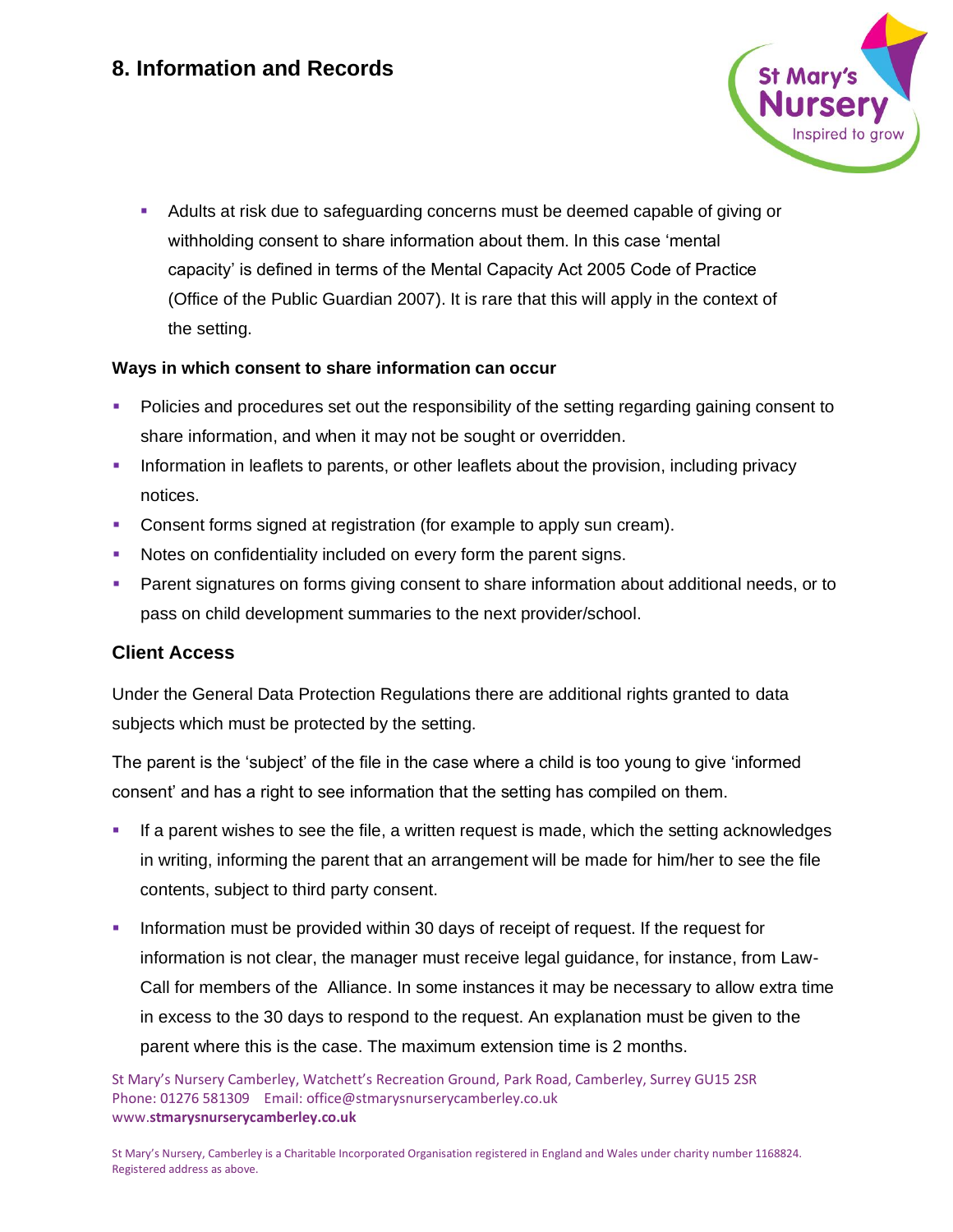- A fee may be charged to the parent for additional requests for the same material, or an requests that will incur excessive administration costs.
- **•** The setting manager informs their line manager and legal advice is sought.
- The setting manager goes through the file with their line manager and ensures all documents are filed correctly, entries are in date order and that there are no missing pages. They note any information, entry or correspondence or other document which mentions a third party. The setting manager should always ensure that recording is of good quality, accurate, fair, balanced and proportionate and should have quality assurance processes in place to ensure that files are checked for quality regularly and that any issues are addressed promptly.
- Each of those individuals are written to explaining that the subject of the file has requested sight of the file which contains a reference to them, stating what this is.
- They are asked to reply in writing to the setting manager giving or refusing consent for disclosure of that material.
- Copies of these letters and their replies are kept on the child's file.
- Agencies will normally refuse consent to share information, and the parent should be redirected to those agencies for a request to see their file held by that agency.
- Entries where you have contacted another agency may remain, for example, a request for permission from social care to leave in an entry where the parent was already party to that information.
- Each family member noted on the file is a third party, so where there are separate entries pertaining to each parent, step-parent, grandparent etc, each of those have to be written to regarding third party consent.
- Members of staff should also be written to, but the setting reserves the right under the legislation to override a refusal for consent, or just delete the name and not the information.
- If the member of staff has provided information that could be considered 'sensitive', and the staff member may be in danger if that information is disclosed, then the refusal may be granted.
- St Mary's Nursery Camberley, Watchett's Recreation Ground, Park Road, Camberley, Surrey GU15 2SR Phone: 01276 581309 Email: office@stmarysnurserycamberley.co.uk www.**stmarysnurserycamberley.co.uk** If that information is the basis of a police investigation, then refusal should also be granted.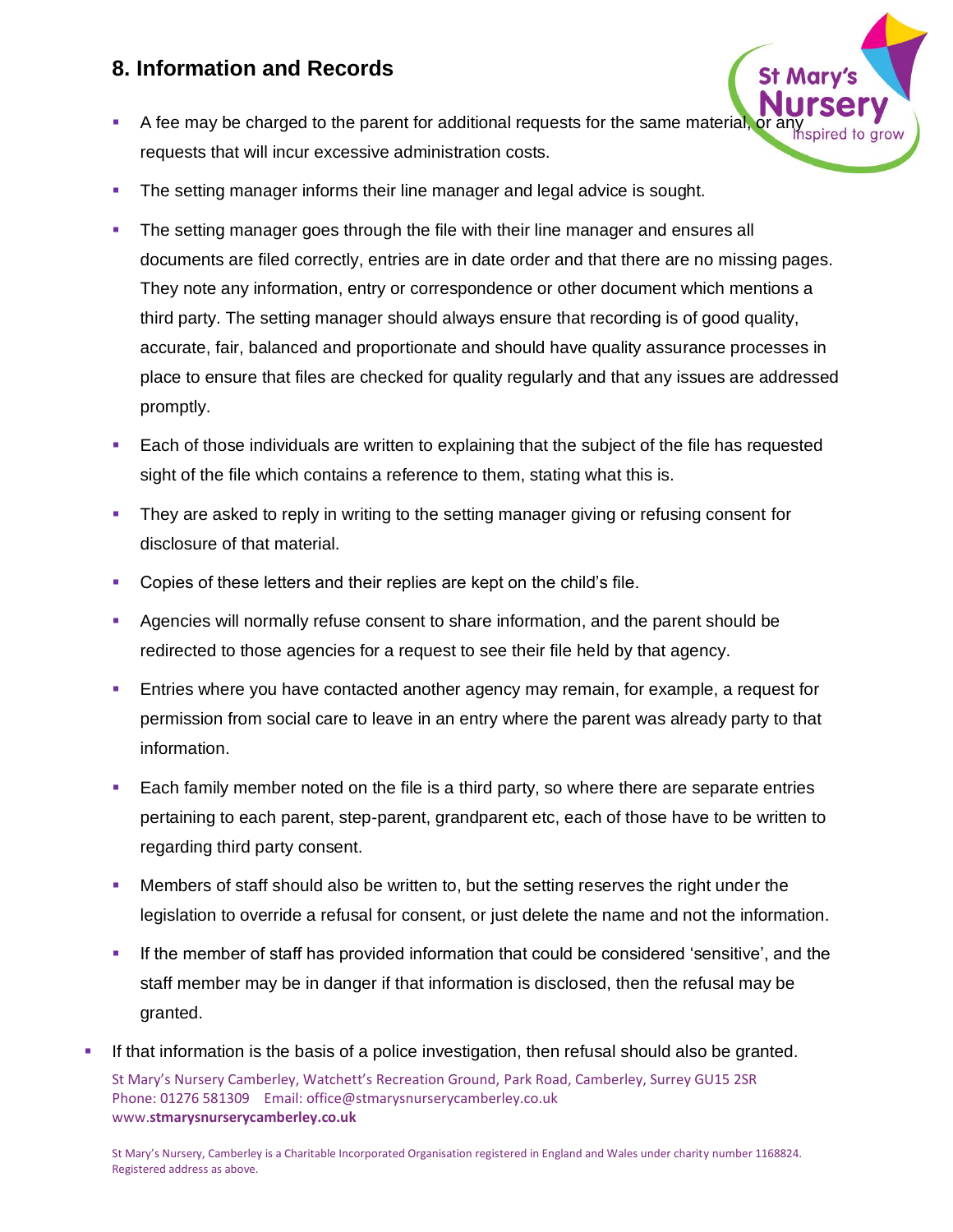- **.** If the information is not sensitive, then it is not in the setting's interest to withhold that information from a parent. It is a requirement of the job that if a member of staff has a concern about a child and this is recorded; the parents are told this at the start and in most cases, concerns that have been recorded will have been discussed already, so there should be no surprises.
	- The member of staff's name can be removed from an entry, but the parent may recognise the writing or otherwise identify who had provided that information. In the interest of openness and transparency, the setting manager may consider overriding the refusal for consent.
	- In each case this should be discussed with members of staff and decisions recorded.
	- When the consent/refusals have been received, the setting manager takes a photocopy of the whole file. On the copy file the document not to be disclosed is removed (e.g. a case conference report) or notes pertaining to that individual in the contact pages blanked out using a thick marker pen.
	- The copy file is then checked by the line manager and legal advisors verify that the file has been prepared appropriately, for instance, in certain circumstances redaction may be appropriate, for instance if a child may be damaged by their data being seen by their parent/carer, e.g. if they have disclosed abuse. This must be clarified with the legal adviser.
	- The 'cleaned' copy is then photocopied again and collated for the parent to see.
	- The setting manager informs the parent that the file is now ready and invites him/her to make an appointment to view it.
	- The setting manager and their line manager meet with the parent to go through the file, explaining the process as well as what the content records about the child and the work that has been done. Only the persons with parental responsibility can attend that meeting, or the parent's legal representative or interpreter.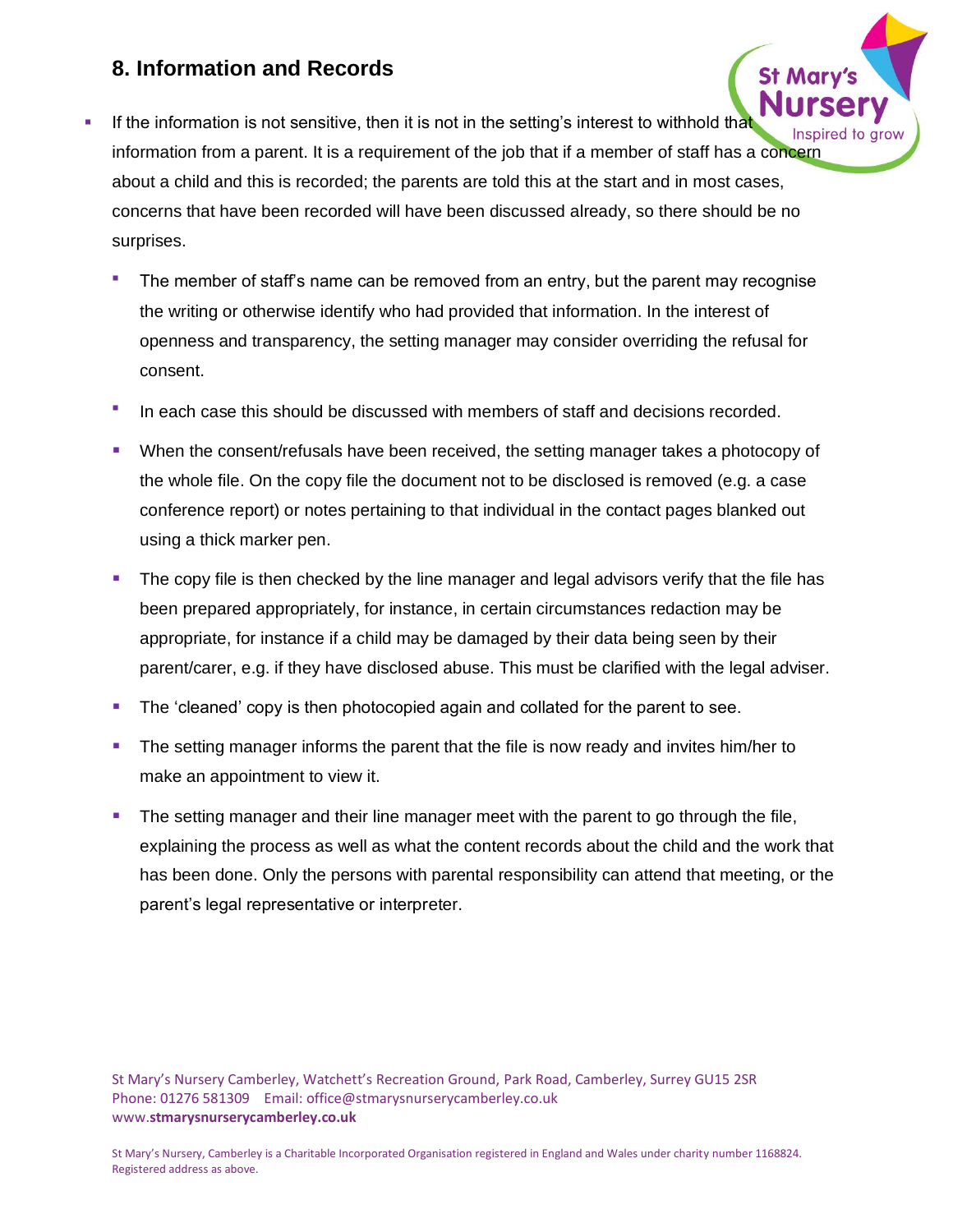- The parent may take a copy of the prepared file away, but it is never handed over without discussion.
- **.** It is an offence to remove material that is controversial or to rewrite records to make them more acceptable. If recording procedures and guidelines have been followed, the material should reflect an accurate and non-judgemental account of the work done with the family.
- **E** If a parent feels aggrieved about any entry in the file, or the resulting outcome, then the parent should be referred to section 10.2 Complaints procedure for parents and service users.
- **•** The law requires that information held must be accurate, and if a parent says the information held is inaccurate then the parent has a right to request it to be changed. However, this only pertains to factual inaccuracies. Where the disputed entry is a matter of opinion, professional judgement, or represents a different view of the matter than that held by the parent, the setting retains the right not to change the entry but can record the parent's view. In most cases, a parent would have had the opportunity at the time to state their side of the matter, and this should have been recorded there and then.
- **EXECT** If there are any controversial aspects of the content of a client's file, legal advice must be sought. This might be where there is a court case between parents or where social care or the police may be considering legal action, or where a case has already completed and an appeal process is underway.
- A setting should never 'under-record' for fear of the parent seeing, nor should they make 'personal notes' elsewhere.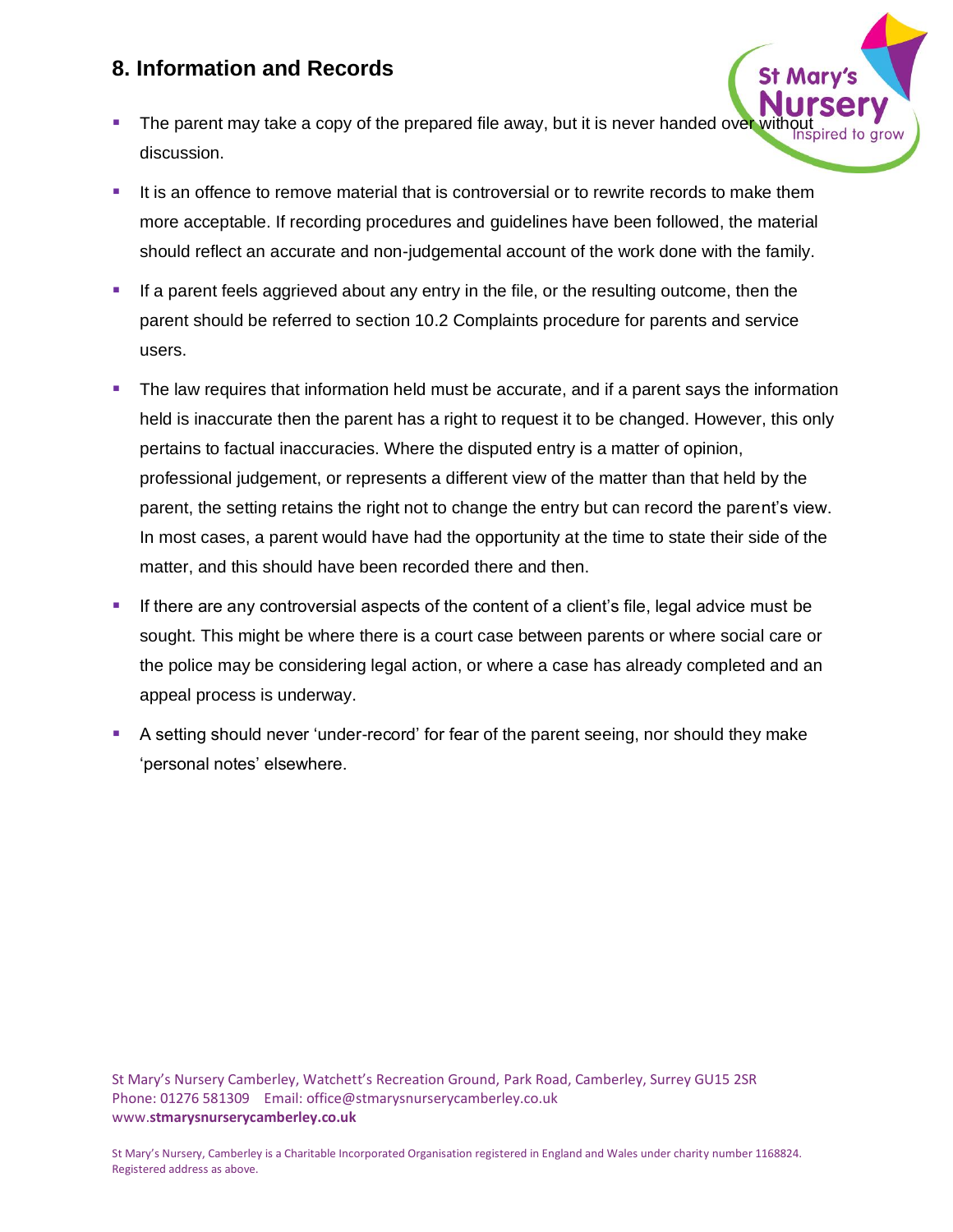#### **Further guidance**



Working Together to Safeguard Children (DfE 2018)

[www.gov.uk/government/publications/working-together-to-safeguard-children--2](http://www.gov.uk/government/publications/working-together-to-safeguard-children--2)

Information Sharing: Advice for Practitioners Providing Safeguarding Services to Children, Young People, Parents and Carers (HMG 2018)

[www.gov.uk/government/publications/safeguarding-practitioners-information-sharing-advice](http://www.gov.uk/government/publications/safeguarding-practitioners-information-sharing-advice)

What to do if you're Worried a Child is Being Abused (HMG 2015) [www.gov.uk/government/publications/what-to-do-if-youre-worried-a-child-is-being-abused--2](http://www.gov.uk/government/publications/what-to-do-if-youre-worried-a-child-is-being-abused--2)

Mental Capacity Act 2005 Code of Practice (Office of the Public Guardian 2007) [www.gov.uk/government/publications/mental-capacity-act-code-of-practice](http://www.gov.uk/government/publications/mental-capacity-act-code-of-practice)

The Information Commissioner's Office [www.ico.gov.uk/](http://www.ico.gov.uk/) or helpline 0303 123 1113.

| provider)<br>Camberley,<br>1 <sup>st</sup> September 2021<br>Last reviewed On<br>(date) |  |
|-----------------------------------------------------------------------------------------|--|
|                                                                                         |  |
|                                                                                         |  |
| 1 <sup>st</sup> September 2022<br>Date to be reviewed<br>(date)                         |  |
| Signed on behalf of the provider                                                        |  |
| Name of signatory<br><b>Andrew Knowles</b>                                              |  |
| Role of signatory (e.g. chair, director<br>Chairperson                                  |  |
| or owner)                                                                               |  |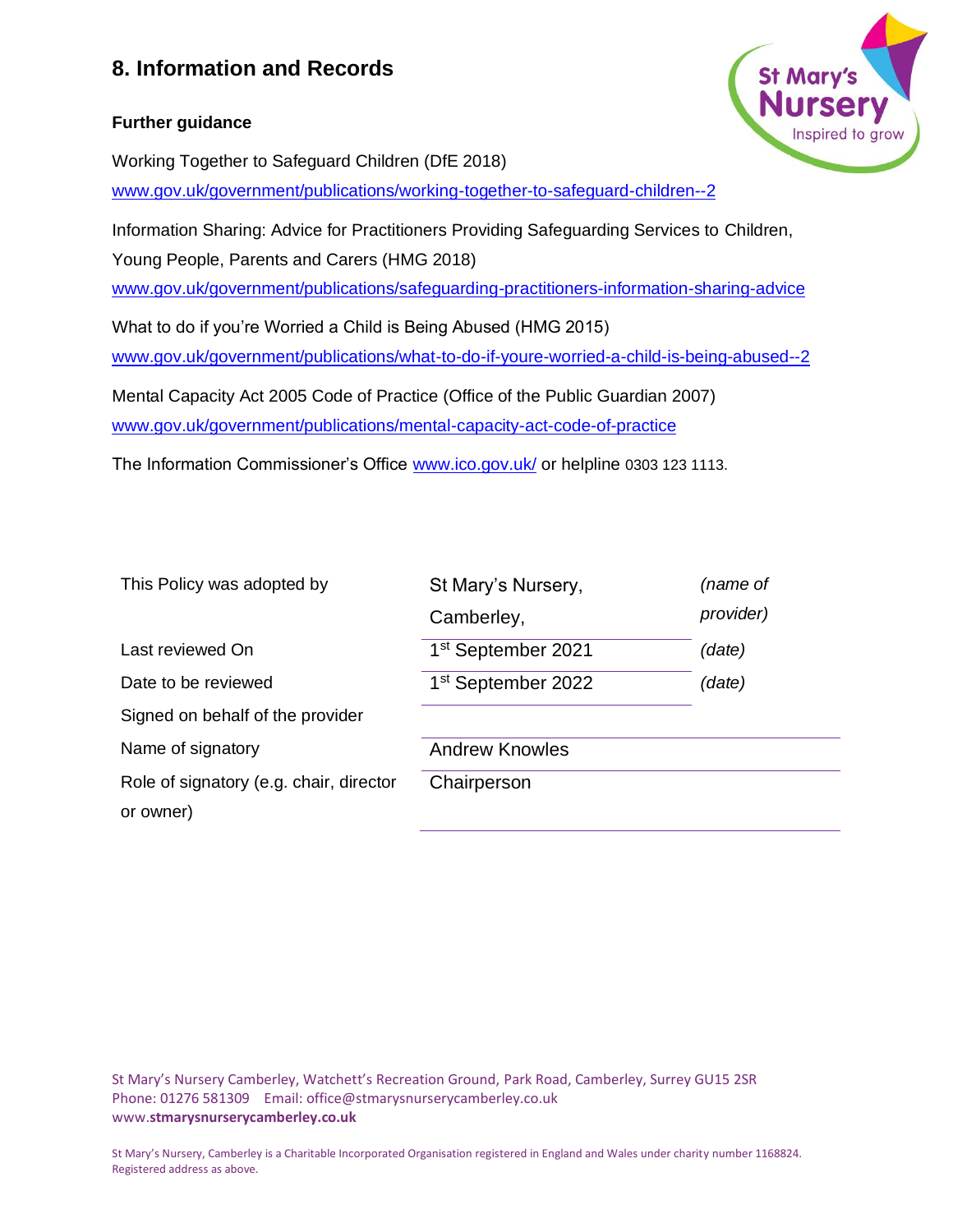# **8.8 Making a Complaint**

## **Policy statement**

St Mary's Nursery, Camberley believes that children and parents are entitled to expect courtesy and prompt, careful attention to their needs and wishes. We welcome suggestions on how to improve our setting and will give prompt and serious attention to any concerns about the running of the setting. We anticipate that most concerns will be resolved quickly, by an informal approach with the appropriate member of staff. If this does not achieve the desired result, we have a set of procedures for dealing with concerns. We aim to bring all concerns about the running of our setting to a satisfactory conclusion for all of the parties involved.

#### **Procedures**

All settings are required to keep a written record of any complaints that reach stage two and above, and their outcome. This is to be made available to parents, as well as to Ofsted inspectors on request.

## *Making a complaint*

## Stage 1

- Any parent who has a concern about an aspect of our setting's provision talks over his/her concerns with our manager first of all.
- Most complaints should be resolved amicably and informally at this stage.
- We record the issue, and how it was resolved, in the complaints file.

#### Stage 2

- **.** If this does not have a satisfactory outcome, or if the problem recurs, the parent moves to this stage of the procedure by putting the concerns or complaint in writing.
- **•** Our setting stores all information relating to written complaints from parents in the complaints file.
- When the investigation into the complaint is completed, our manager meets with the parent to discuss the outcome.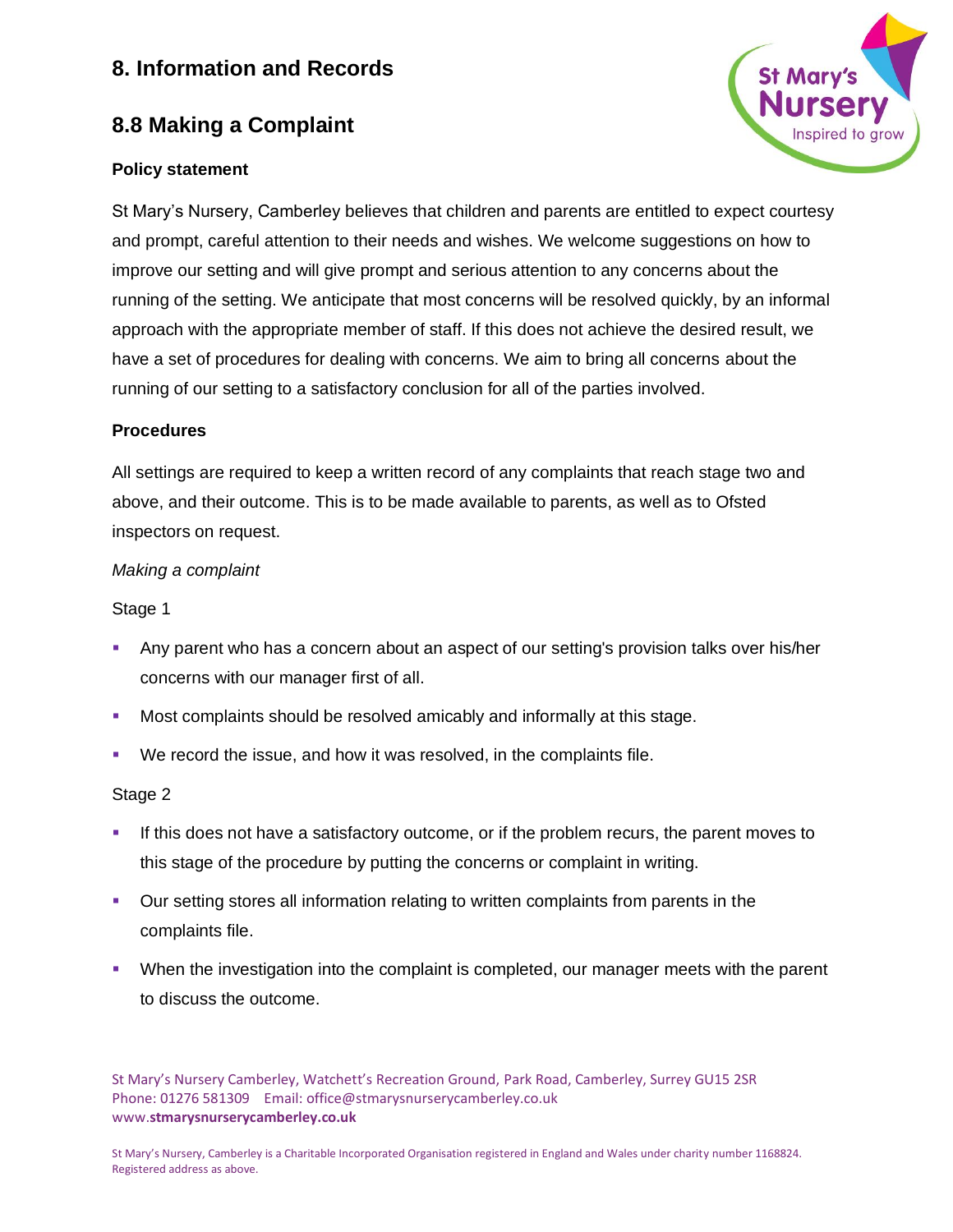

- We inform parents of the outcome of the investigation within 28 days of him/her making the complaint.
- When the complaint is resolved at this stage, we log the summative points in our Complaints File, which is made available to Ofsted on request.

#### Stage 3

- If the parent is not satisfied with the outcome of the investigation, he or she requests a meeting with our manager and the chair. The parent may have a friend or partner present if they prefer and our manager should have the support of the management team.
- An agreed written record of the discussion is made, as well as any decision or action to take as a result. All of the parties present at the meeting sign the record and receive a copy of it.
- This signed record signifies that the procedure has concluded. When the complaint is resolved at this stage, we log the summative points in our Complaints File.

#### Stage 4

- If at the stage three meeting the parent cannot reach agreement with us, we invite an external mediator to help to settle the complaint. This person should be acceptable to both parties, listen to both sides and offer advice. A mediator has no legal powers, but can help us to define the problem, review the action so far and suggest further ways in which it might be resolved.
- **•** The mediator keeps all discussions confidential. S/he can hold separate meetings with our staff and the parent, if this is decided to be helpful. The mediator keeps an agreed written record of any meetings that are held and of any advice s/he gives.

## Stage 5

▪ When the mediator has concluded her/his investigations, a final meeting between the parent and our manager and chair is held. The purpose of this meeting is to reach a decision on the action to be taken to deal with the complaint. The mediator's advice is used to reach this

St Mary's Nursery Camberley, Watchett's Recreation Ground, Park Road, Camberley, Surrey GU15 2SR Phone: 01276 581309 Email: office@stmarysnurserycamberley.co.uk www.**stmarysnurserycamberley.co.uk**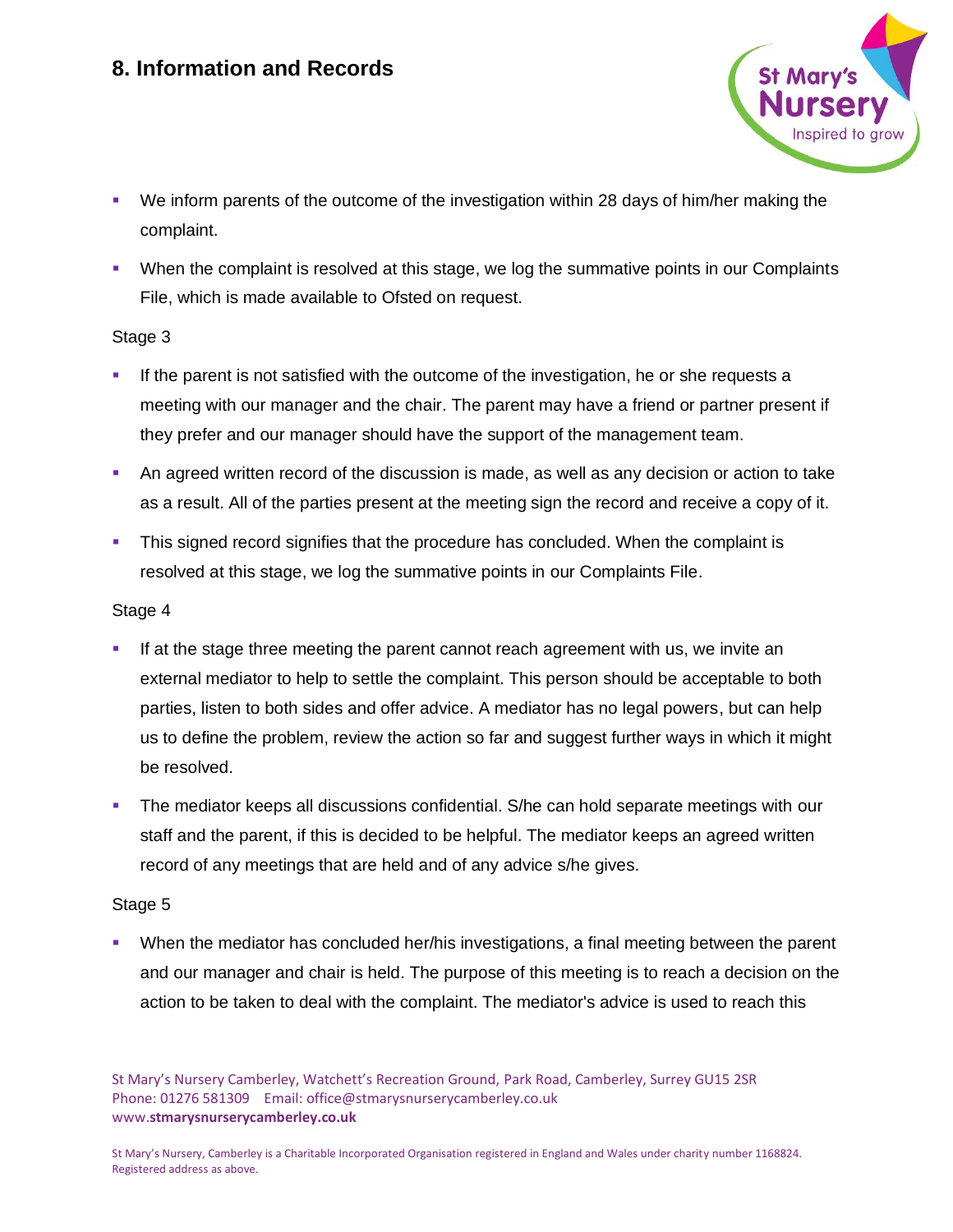

- conclusion. The mediator is present at the meeting if all parties think this will help a decision to be reached.
- A record of this meeting, including the decision on the action to be taken, is made. Everyone present at the meeting signs the record and receives a copy of it. This signed record signifies that the procedure has concluded.

## *The role of the Office for Standards in Education, Children's Services and Skills (Ofsted) and the Local*

## *Safeguarding Children Board, and the Information Commissioner's Office*

- **Parents may approach Ofsted directly at any stage of this complaints procedure. In addition,** where there seems to be a possible breach of the setting's registration requirements, it is essential to involve Ofsted as the registering and inspection body with a duty to ensure the Safeguarding and Welfare Requirements of the Early Years Foundation Stage are adhered to.
- Parents can complain to Ofsted by telephone on in writing at:

Ofsted National Business Unit, Piccadilly Gate, Store Street, Manchester M1 2WD

Tel: 0300 123 1231

- These details are displayed on our setting's notice board.
- If a child appears to be at risk, we follow the procedures of the Local Safeguarding Children Board.
- In these cases, both the parent and our setting are informed and our manager work with Ofsted or the Local Safeguarding Children Board to ensure a proper investigation of the complaint, followed by appropriate action.
- The Information Commissioner's Office (ICO) can be contacted if you have made a complaint about the way your data is being handled and remain dissatisfied after raising your concern with us. For further information about how we handle your data, please refer to the Privacy Notice given to you when you registered your child at [our/my] setting. The ICO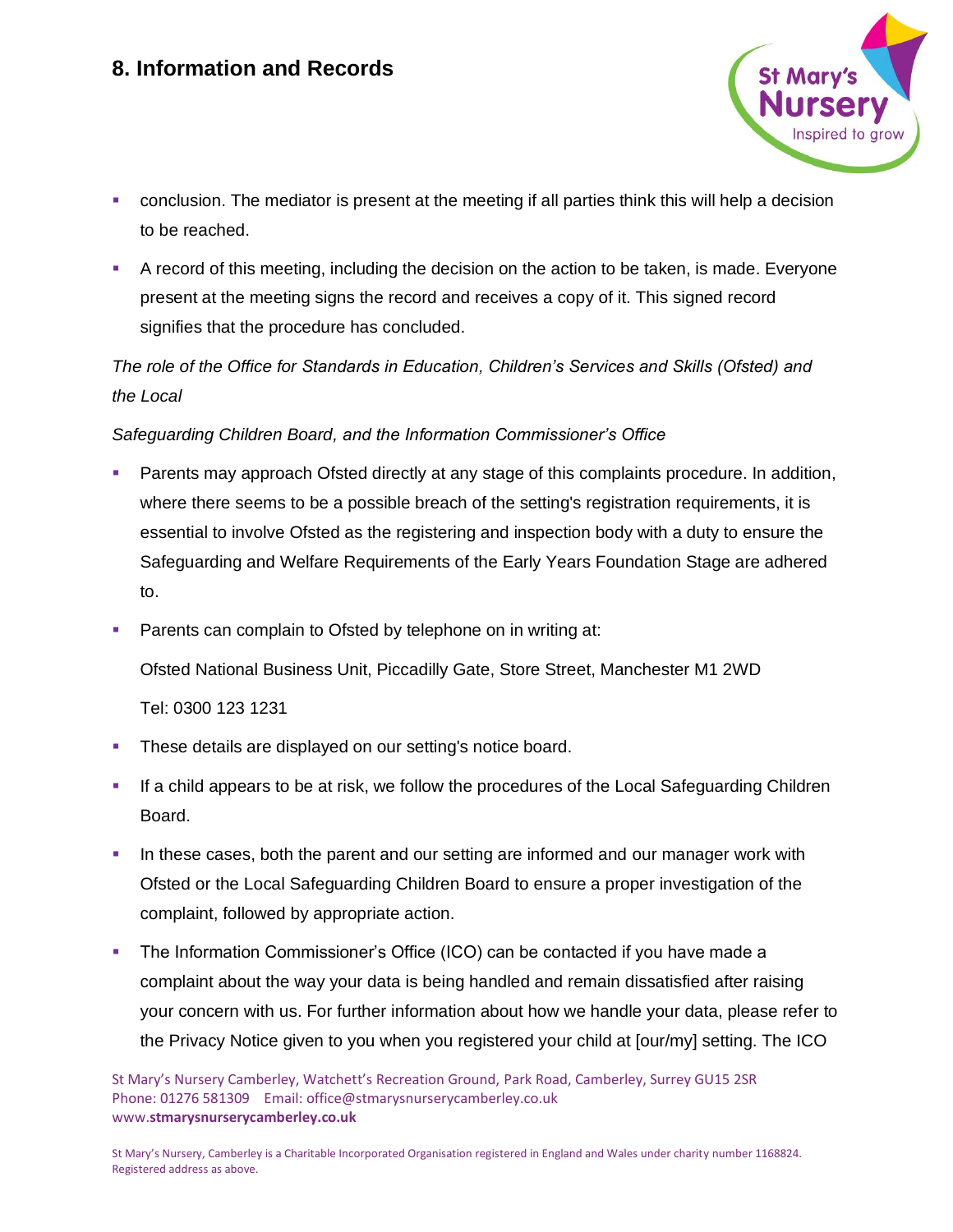■ can be contacted at Information Commissioner's Office, Wycliffe House, Water Lane, Wilmslow, Cheshire, SK9 5AF or ico.org.uk

**St Mary's** 

Inspired to grow

#### *Records*

- A record of complaints in relation to our setting, or the children or the adults working in our setting, is kept for at least three years; including the date, the circumstances of the complaint and how the complaint was managed.
- The outcome of all complaints is recorded in our Complaints File, which is available for parents and Ofsted inspectors to view on request.

| This Policy was adopted by                           | St Mary's Nursery, Camberley,  | (name of<br><i>provider</i> ) |
|------------------------------------------------------|--------------------------------|-------------------------------|
| Last reviewed On                                     | 1 <sup>st</sup> September 2021 | (date)                        |
| Date to be reviewed                                  | 1 <sup>st</sup> September 2022 | (date)                        |
| Signed on behalf of the provider                     |                                |                               |
| Name of signatory                                    | <b>Andrew Knowles</b>          |                               |
| Role of signatory (e.g. chair, director<br>or owner) | Chairperson                    |                               |